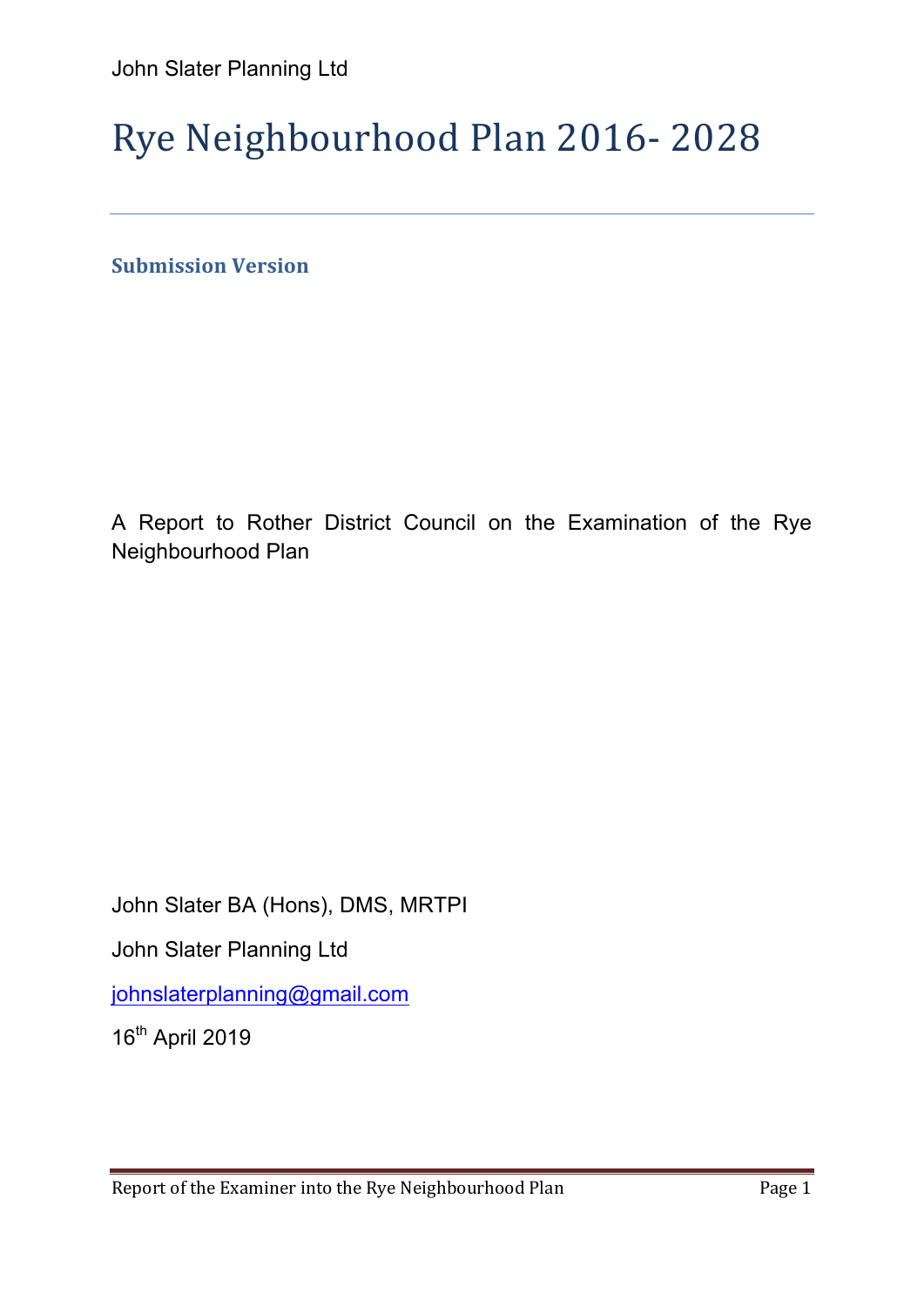# **Contents**

| ao<br>r |
|---------|
|---------|

| <b>Executive Summary</b>                              | 3  |
|-------------------------------------------------------|----|
| Introduction                                          | 4  |
| The Examiner's Role                                   | 4  |
| <b>The Examination Process</b>                        | 5  |
| <b>The Consultation Process</b>                       | 6  |
| <b>Regulation 16 Consultation</b>                     | 7  |
| The Basic Conditions                                  | 7  |
| Compliance with the Development Plan                  | 8  |
| Compliance with European and Human Rights Legislation | 9  |
| The Neighbourhood Plan: An Overview                   | 9  |
| The Neighbourhood Plan Policies                       | 12 |
| The Referendum Area                                   | 27 |
| Summary                                               | 27 |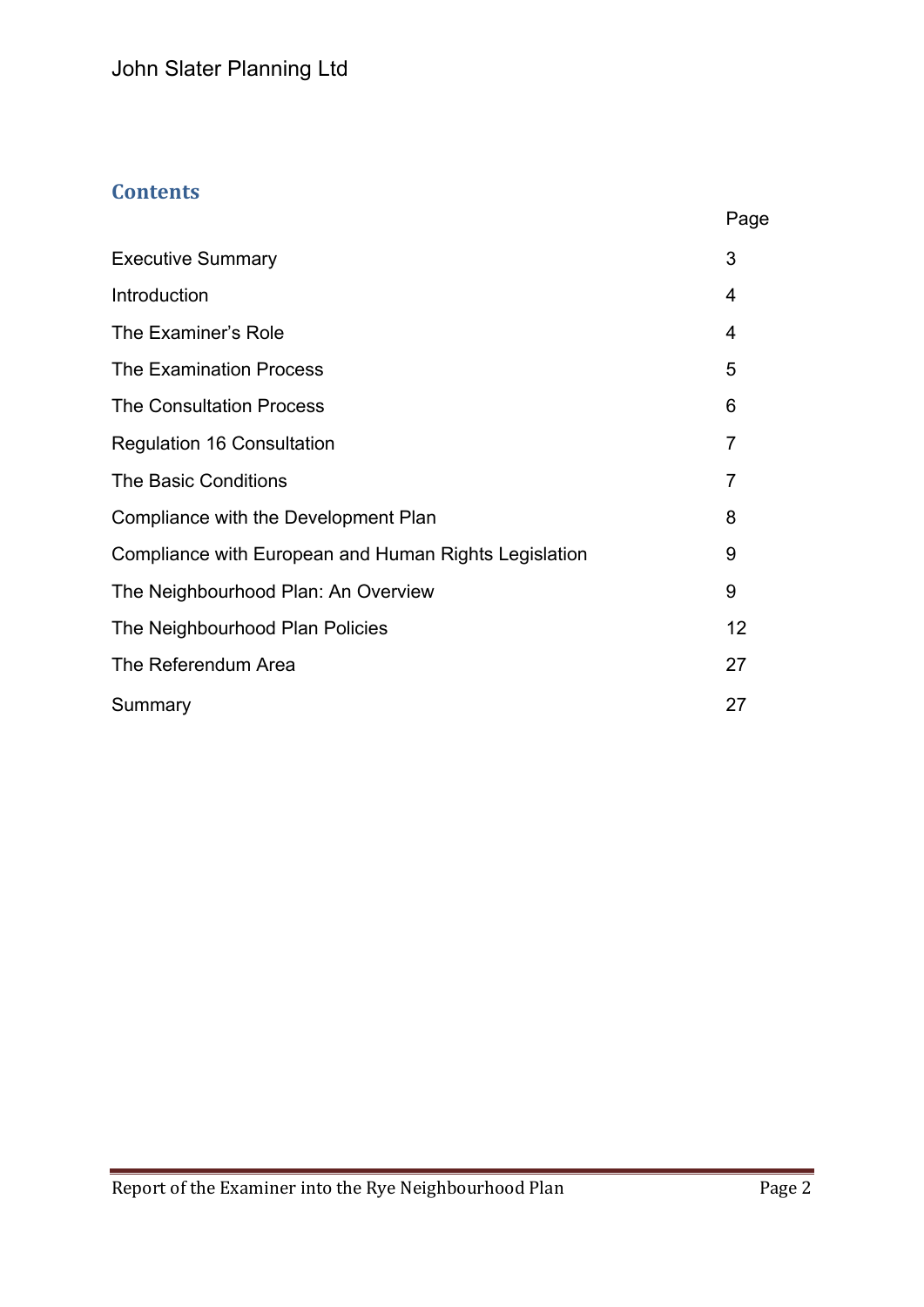# **Executive Summary**

My examination has concluded that the Rye Neighbourhood Plan should proceed to referendum, subject to the Plan being amended in line with my recommended modifications, which are required to ensure the plan meets the basic conditions. The more noteworthy include –

- All allocation policies refer to a minimum level of development and incorporate consistent wording relating to flood risk assessments and removing the requirement for allocation sites to submit ecological impact assessments.
- Reference to comprehensive development be changed so that phased development should not prejudice the development of the adjoining sites.
- That the extent of Winchelsea Road (West) allocation be extended to reflect the land currently in commercial use.
- That access arrangements for the Freda Gardham School site should serve both the petrol station/convenience store and the residential development to the rear.
- That the extent of the former Lower School site is reduced, and is shown on a revised plan omitting from the allocation, the land protected by a Tree Preservation Order.
- Clarifying that in terms of flood risk policy, the allocation sites do not need to pass the sequential test when a planning application is submitted.
- Widening the extent of employment and business development to be supported.
- Requiring that the petrol station on allocated site E3 incorporates measures to prevent the pollution of groundwater.
- Deleting the policy imposing a higher car parking standard.
- Amending the community facilities policies to identify specific early year facilities and removing sports facilities that are already protected as open space.
- Amending the development boundary of the town to include Rye Primary School and to reflect the enlargement of Site Allocation H6. It will also require the insertion of a map showing the extent of the strategic gap.
- Removing reference to the designations as local green space, as the policy has not been supported by appropriate evidence. The extent of the Green space at Gibbert Marsh be enlarged, if required, to include land adjacent to the river and the railway line which needs to be shown on a revised map.
- Removing the policy protection relating to tree roots as this is covered by the requirements of the Local Validation Checklist.
- Removing the requirement for the submission of an energy statement but replacing the policy with one that supports low carbon and renewable energy.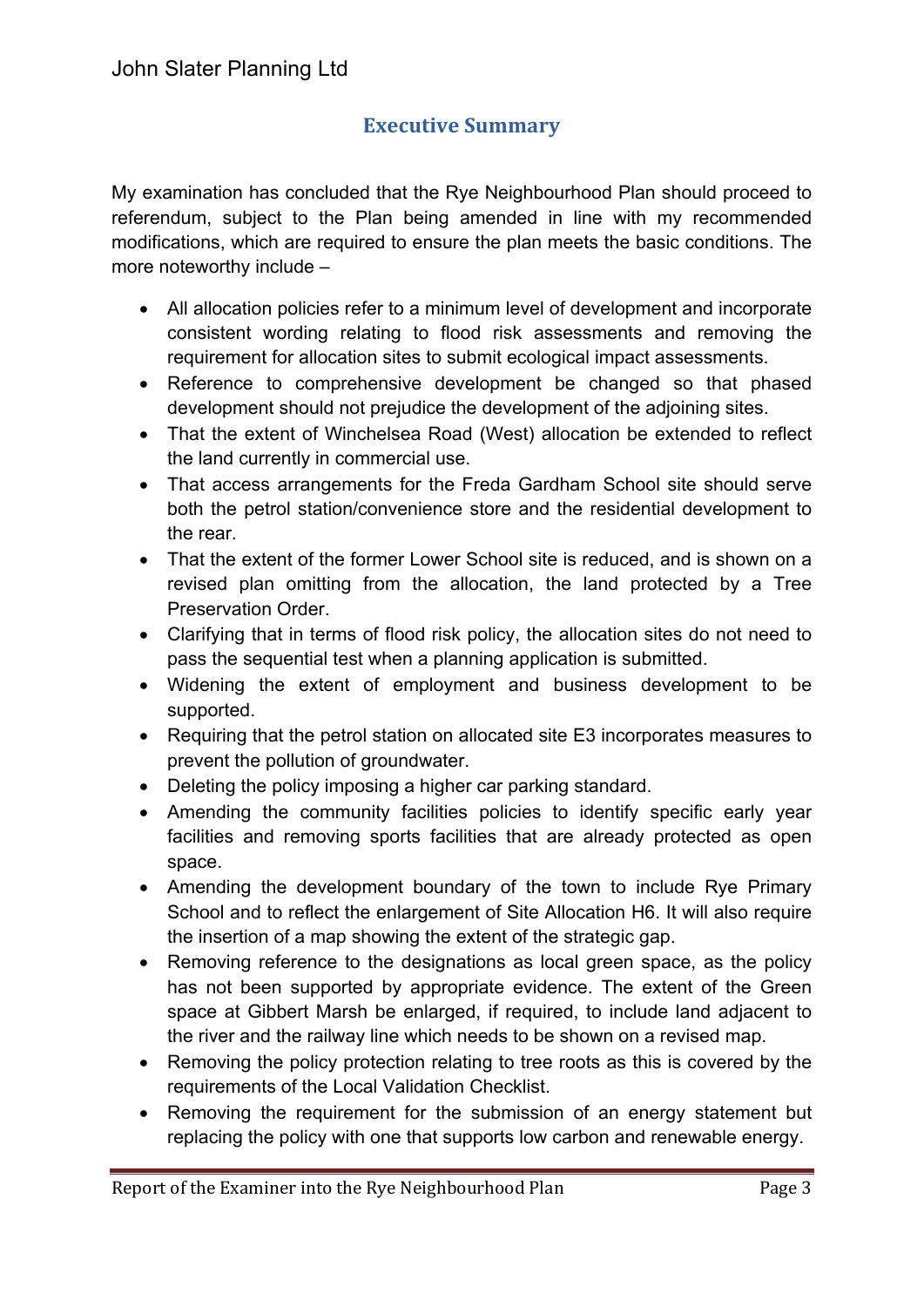The referendum area does not need to be extended beyond the plan area.

# **Introduction**

- 1. Neighbourhood planning is a process, introduced by the Localism Act 2011, which allows local communities to create the policies which will shape the places where they live and work. The Neighbourhood Plan provides the community with the opportunity to allocate land for particular purposes and to prepare the policies which will be used in the determination of planning applications in their area. Once a neighbourhood plan is made, it will form part of the statutory development plan alongside the Rother Core Strategy 2014 and the saved policies of the Rother Local Plan 2006. Decision makers are required to determine planning applications in accordance with the development plan unless material considerations indicate otherwise.
- 2. The neighbourhood plan making process has been led by Rye Town Council. A Steering Group was appointed to undertake the plan preparation made up of local councillors and volunteers. Rye Town Council is a "qualifying body" under the Neighbourhood Planning legislation.
- 3. This report is the outcome of my examination of the Submission Version of the Rye Neighbourhood Plan. My report will make recommendations based on my findings on whether the Plan should go forward to a referendum. If the plan then receives the support of over 50% of those voting at the referendum, the Plan will be "made" by Rother District Council, the Local Planning Authority for the neighbourhood plan area.

## **The Examiner's Role**

- 4. I was formally appointed by Rother District Council in October 2018, with the agreement of Rye Town Council, to conduct this examination. My role is known as an Independent Examiner. My selection has been facilitated by the Neighbourhood Planning Independent Examiner Referral Service (NPIERS) which is administered by the Royal Institute of Chartered Surveyors (RICS).
- 5. In order for me to be appointed to this role, I am required to be appropriately experienced and qualified. I have over 40 years' experience as a planning practitioner, primarily working in local government, which included 8 years as a Head of Planning at a large unitary authority on the south coast, but latterly as an independent planning consultant and a director of John Slater Planning Ltd. I am a Chartered Town Planner and a member of the Royal Town Planning Institute. I am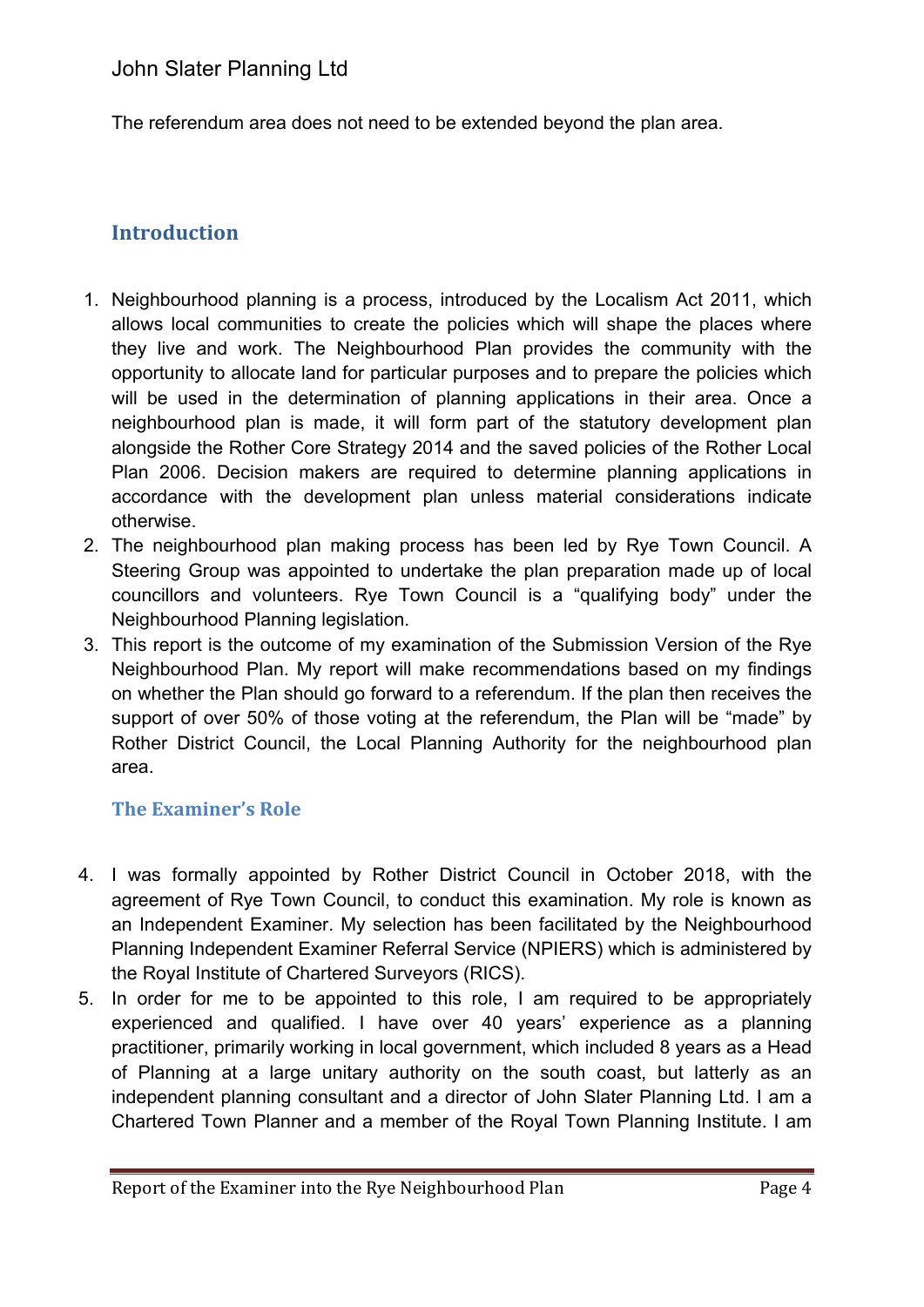independent of both Rother District Council and Rye Town Council and I can confirm that I have no interest in any land that is affected by the Neighbourhood Plan.

- 6. Under the terms of the neighbourhood planning legislation I am required to make one of three possible recommendations:
	- That the plan should proceed to referendum on the basis that it meets all the legal requirements.
	- That the plan should proceed to referendum if modified.
	- That the plan should not proceed to referendum on the basis that it does not meet all the legal requirements.
- 7. Furthermore, if I am to conclude that the Plan should proceed to referendum, I need to consider whether the area covered by the referendum should extend beyond the boundaries of the area covered by the Rye Neighbourhood Plan area.
- 8. In examining the Plan, the Independent Examiner is expected to address the following questions
	- a. Do the policies relate to the development and use of land for a Designated Neighbourhood Plan area in accordance with Section 38A of the Planning and Compulsory Purchase Act 2004?
	- b. Does the Neighbourhood Plan meet the requirements of Section 38B of the Planning and Compulsory Purchase Act 2004 - namely that it specifies the period to which it is to have effect? It must not relate to matters which are referred to as "excluded development" and also that it must not cover more than one Neighbourhood Plan area.
	- c. Has the Neighbourhood Plan been prepared for an area designated under Section 61G of the Localism Act and has been developed and submitted by a qualifying body?
- 9. I am able to confirm that the Plan does relate only to the development and use of land, covering the area designated by Rother District Council, for the Rye Neighbourhood Plan, on  $4<sup>th</sup>$  November 2013, if it is modified in accordance with my recommendations.
- 10. I can also confirm that it does specify the period over which the plan has effect namely the period from 2016 up to 2028.
- 11. I can confirm that the plan does not cover any "excluded development''.
- 12. There are no other neighbourhood plans covering the area covered by the neighbourhood area designation.
- 13. Rye Town Council, as a parish council, is a qualifying body under the terms of the legislation.

# **The Examination Process**

14. The presumption is that the neighbourhood plan will proceed by way of an examination of written evidence only. However, the Examiner can ask for a public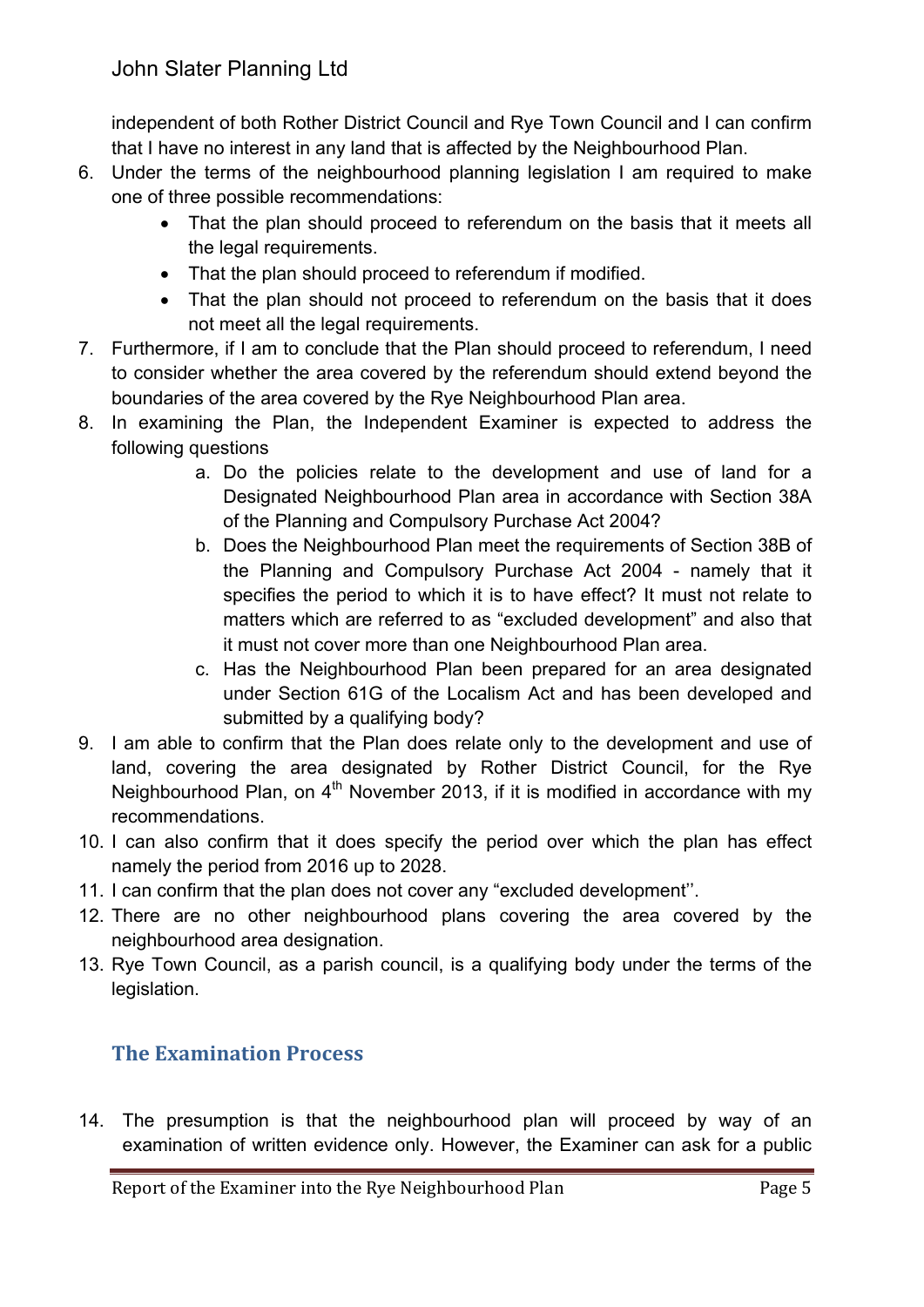hearing in order to hear oral evidence on matters which he or she wishes to explore further or if a person has a fair chance to put a case.

- 15. I am required to give reasons for each of my recommendations and also provide a summary of my main conclusions.
- 16. I am satisfied that I am in a position to properly examine the plan without the need for a hearing.
- 17. I carried out an unaccompanied visit to Rye and the surrounding countryside on  $14<sup>th</sup>$  February 2019. This enabled me to familiarise myself with the town area. I spent the whole day in this historic town, which I had not visited before. I visited all the allocation sites as well as spending some time walking around the Citadel, admiring the sublime medieval townscape and the sensational views across Romney Marsh to the sea. I spent some time (and money) in the local market. I also visited Rye Harbour and Camber Sands.
- 18. Following my site visit and my initial assessment of the plan, I had a number of matters on which I wished to receive further information, both from the Parish Council and the District Council. That request was set out in a document entitled *Initial Comments of the Independent Examiner* dated 18th February 2019. I received separate responses, from Rother District Council, and from the Town Council both on  $12^{th}$  March 2019.
- 19. All documents have been placed on the respective websites.

## **The Consultation Process**

- 20. The Town Council decided in 2013 to prepare a neighbourhood plan.
- 21. An initial consultation event took place on  $17<sup>th</sup>$  October 2013 at a public meeting, attended by approximately 70 people, which sets out the initial vision and objectives of the plan.
- 22. There was a public question and answer session held at Tilling Green Community Centre on 28<sup>th</sup> January 2014 and the plan was discussed at the Rye Town Meeting held on  $5<sup>th</sup>$  March 2014, which was attended by almost 100 people. During the summer and early autumn, separate consultation events were held with housing professionals to discuss potential housing sites and a workshop was held with students from Rye Studio School.
- 23. All this activity, which included survey responses, led to the preparation of the first version of the neighbourhood plan and further versions were placed on the Steering Groups website as the plan progressed. On 28<sup>th</sup> March 2015, the Steering Group updated the Rye Town Meeting, an event attended by 100 people. In January 2016 two public events were held, at Tilling Green Centre and St Mary's Centre which, in total, were attended by 230 residents.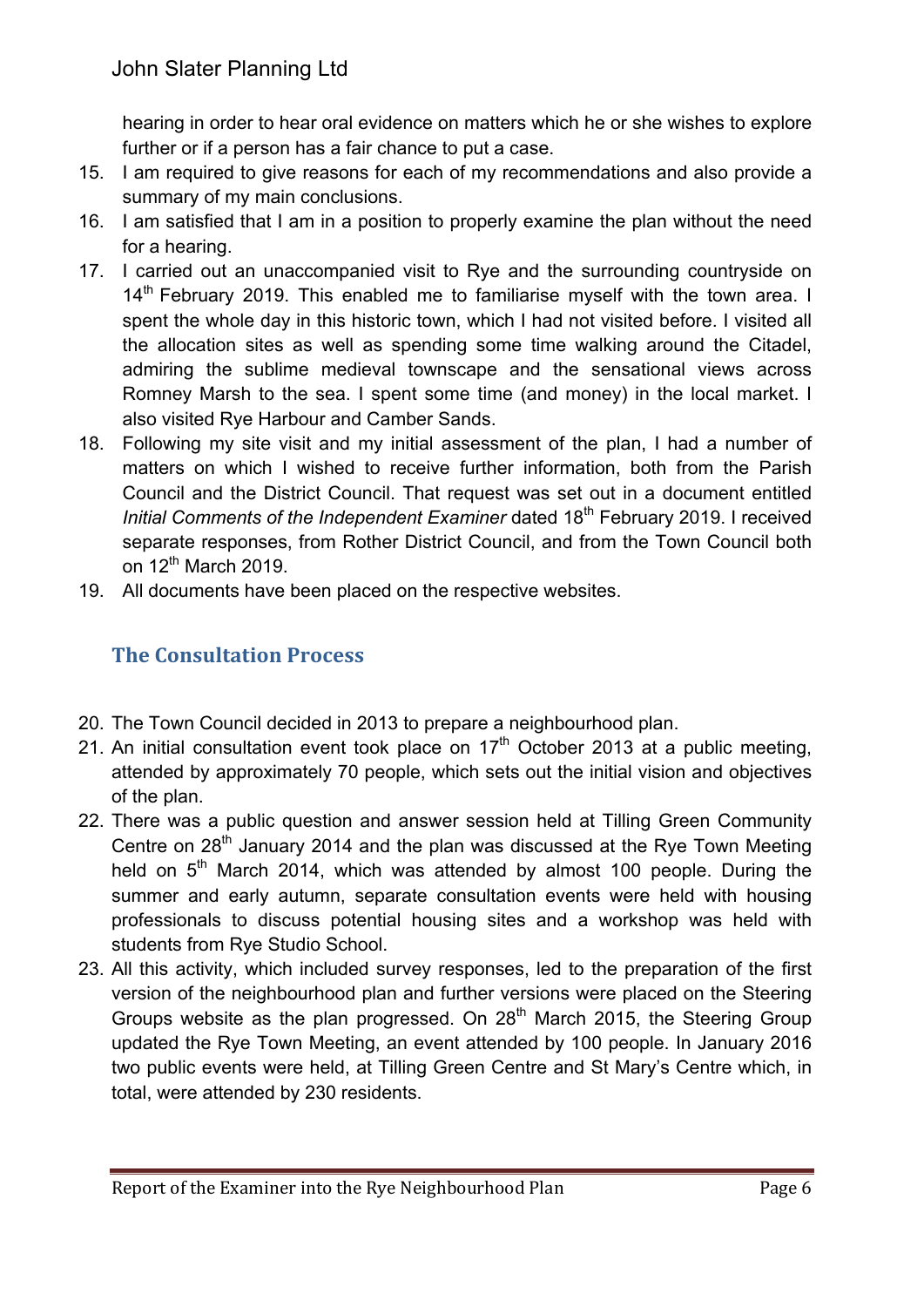John Slater Planning Ltd

- 24. Around the end of 2016, meetings took place with Rother planners with the aim to bring the neighbourhood plan into line with emerging policy in the draft Development and Site Allocations Local Plan.
- 25. All this activity culminated with the preparation of the Pre- Submission version of the plan (Version 10). This was subject to a six-week consultation which ran from 23<sup>rd</sup> February 2018 until  $6<sup>th</sup>$  April 2018, which led to 100 comments being received as set out in Appendix 3 of the Consultation Statement.
- 26. I have been satisfied at the openness of the process which has allowed the public and interested parties to shape their neighbourhood plan. The residents were kept informed as the work on the plan progressed through the website, local media and specific sessions involving landowners and developers as well as young people. All parties were able to input at key points in the process.

# **Regulation 16 Consultation**

- 27.I have had regard, in carrying out this examination, to all the comments made during the period of final consultation (Version 11), which took place over an 8-week period, between  $16<sup>th</sup>$  November 2018 and  $11<sup>th</sup>$  January 2019. This consultation was organised by Rother District Council, prior to the plan being passed to me for its examination. That stage is known as the Regulation 16 Consultation.
- 28.In total, 25 individual responses were received of which 9 came from local residents. The organisational responses came from Natural England, Southern Water, SGN, National Grid, East Sussex County Council, Rother District Council, Environment Agency, Highways England, Rye Amenity CIC, Gladman Developments Ltd, Rye South Undercliff Allotments Group, Rye Commuter Group, Rye Conservation Society, Rye Hire Ltd, Town and Country Planning Solutions on behalf of Martello Developments, and MDA Associates on behalf of John Jempson and Sons.
- 29.I have carefully read all the correspondence and I will refer to the representations where it is relevant to my considerations and conclusions in respect of specific policies or the plan as a whole.

# **The Basic Conditions**

- 30. The Neighbourhood Planning Examination process is different to a Local Plan Examination, in that the test is not one of "soundness". The Neighbourhood Plan is tested against what is known as the Basic Conditions which are set down in legislation. It will be against these criteria that my examination must focus.
- 31. The five questions, which seek to establish that the Neighbourhood Plan meets the basic conditions test, are: -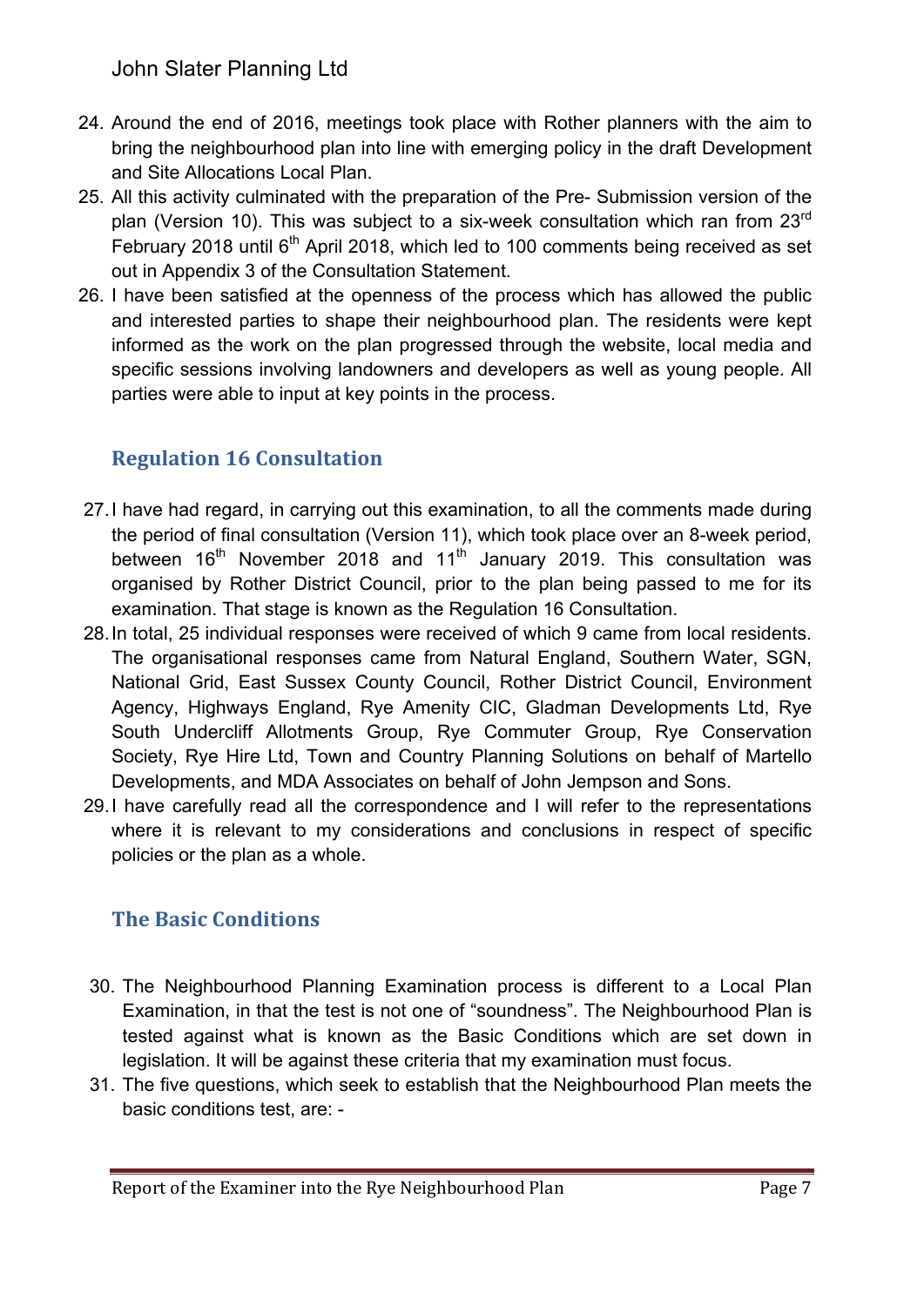## John Slater Planning Ltd

- Is it appropriate to make the Plan having regard to the national policies and advice contained in the guidance issued by the Secretary of State?
- Will the making of the Plan contribute to the achievement of sustainable development?
- Will the making of the Plan be in general conformity with the strategic policies set out in the Development Plan for the area?
- Will the making of the Plan breach or be otherwise incompatible with EU obligations or human rights legislation?
- Whether the making of the Plan would breach the requirements of Regulation 8 of Part 6 of the Conservation of Habitats and Species Regulations 2017
- 32.During the course of this examination the Government issued a revised National Planning Policy Framework. However, in accordance with the stipulation of Paragraph 214 of the 2019 NPPF, this examination has been carried out applying the policies in the 2012 version of the Framework.

# **Compliance with the Development Plan**

- 33. To meet the basic conditions test, the Neighbourhood Plan is required to be in general conformity with the strategic policies of the Development Plan, which in this case is the Rother Local Plan Core Strategy adopted on 29<sup>th</sup> September 2014. I am aware that there are also saved policies of the Rother District Local Plan, adopted on the  $10<sup>th</sup>$  July 2006, but that these do not constitute strategic policies. Work is underway on the emerging Development and Site Allocations Local Plan which was submitted to the Planning Inspectorate for examination on  $18<sup>th</sup>$  January 2019. As this is draft policy, it is not a requirement that its policies have to be considered, as part of the basic conditions test, in any event.
- 34. Rye is identified as a small market town that can provide some development (355- 400 dwellings over the period 2011- 2028) to maintain its role as set out in Policy OSS1. Because of commitments and completions, the emerging Local Plan indicates that there is residual requirement to deliver 81 additional dwellings for the remainder of the plan period.
- 35. There is a specific chapter in the Core Strategy dealing with Rye and Rye Harbour and Policy RY1 sets out its policy framework which, inter alia, seeks to preserve and enhance the character and the historic environment of the Citadel and the Conservation Area and the landscape setting of the town. It proposes that opportunities for growth should be concentrated within the built-up area. It supports flood defences for the town and requires development to minimise and manage flood risk.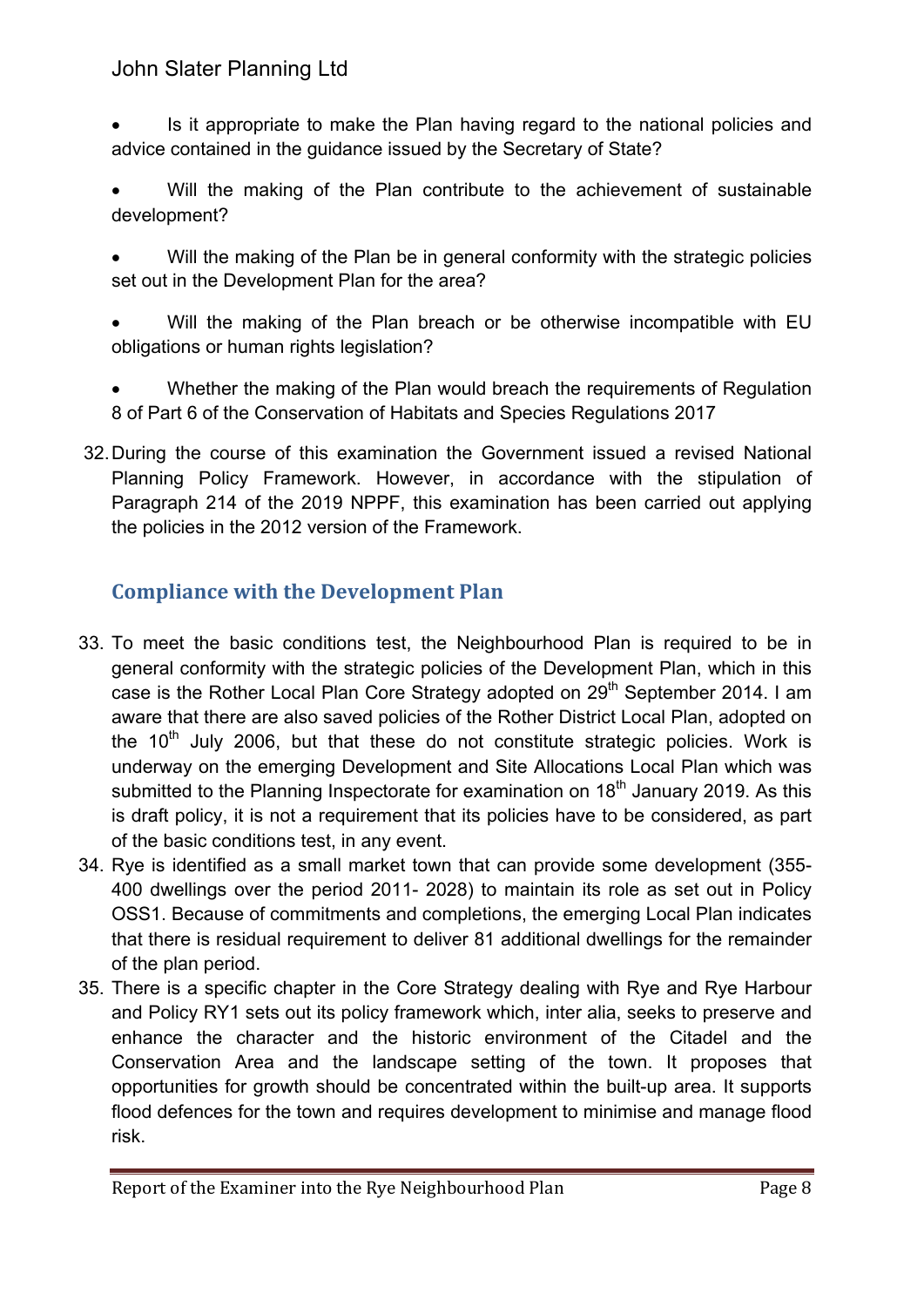36. Policy OSS2 covers the use of Development Boundaries to differentiate between areas where most forms of development will be accepted and other areas, where they will not. Rye's development boundary was established in the 2006 Local Plan.

# **Compliance with European and Human Rights Legislation**

- 37. Rother District Council issued a Screening Opinion, on 15<sup>th</sup> September 2015 which concluded, having consulted with the three statutory consultees, that a full assessment, as required by EU Directive 2001/42/EC which is enshrined into UK law by the "Environmental Assessment of Plans and Programmes Regulations 204", would be required. The Council also issued a Scoping Statement in August 2016.
- 38. A Sustainability Appraisal incorporating the Strategic Environmental Assessment was submitted in September 2018.
- 39.The District Council, as competent authority, issued a screening report under the Habitat Regulations in August 2016 and this was updated in September 2018. This screening assessed the emerging Development and Site Allocation Local Plan and the neighbourhood plans being prepared in the district and concluded that they would not have any adverse effects upon the European protected sites, namely Pevensey Levels SAC and Ramsar Site, the Dungeness Complex of designated sites and the Hastings Cliff SAC.
- 40.I am satisfied that the basic conditions regarding compliance with European legislation, including the newly introduced basic condition regarding compliance with the Habitat Regulations, are met. I am also content that the plan has no conflict with the Human Rights Act.

# **The Neighbourhood Plan: An Overview**

- 41.I must commend the Steering Group for preparing a well-presented submission document, which is backed up by the extensive evidence. It sets out the context of the neighbourhood area in appropriate detail and importantly differentiates between the planning policies and community aspirations, covering matters that cannot be dealt with by a development plan policy. There has evidently been close collaboration between the Steering Group and the planners at Rother District Council, with background evidence being shared.
- 42.The town is proposing to allocate a maximum of 160 new dwellings and it is clear that the local community has risen to the challenge of shaping the planning policies which will guide development until 2028 and in particular has identified the location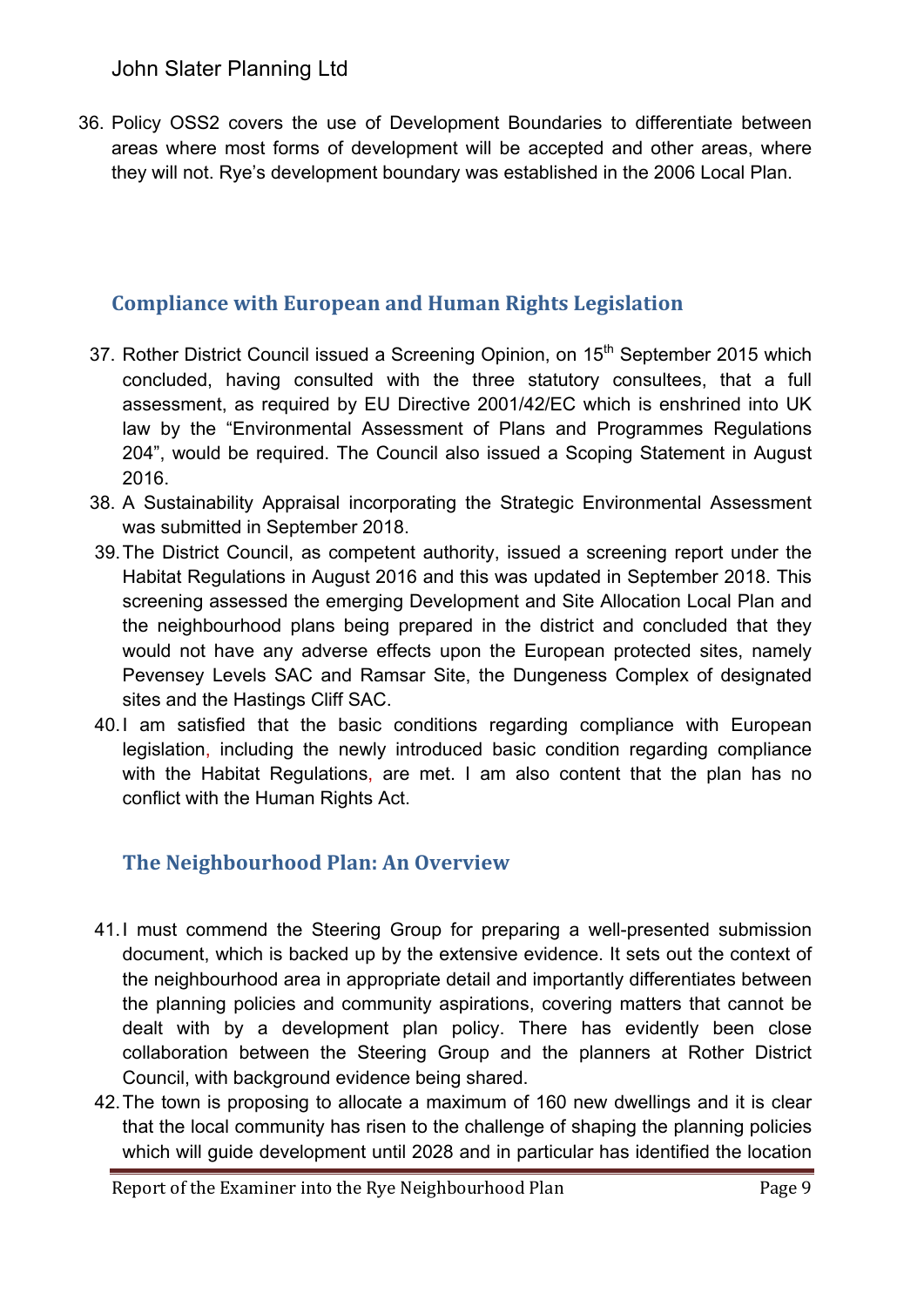for the new homes. The plan is specifically wishing to encourage smaller homes suitable for young people and persons wishing to downsize within the town.

- 43.Rye's capacity to accommodate additional development is curtailed by the environmental constraints arising from its topography, it's medieval layout, its heritage buildings and being surrounded by areas which are subject to international nature conservation designations. However, the most pressing constraint relates to flood risk.
- 44.At the present time, the whole of the town falls within the Flood Zones 2 and 3 apart from the Citadel and higher land at the extreme north and west of the town. At the present time, approximately 1000 homes in Rye are at risk of flooding from the Rivers Rother, Tillingham and Brede. Most of the town is protected by flood defence schemes which are designed to provide protection up to a height of 5.8m AOD, when the highest floodwater was measured in 2014 at 5.1m AOD. The final section of flood defence is the River Rother (Eastern Tidal Walls) scheme which is programmed for 2022.
- 45.As with all flood defences there will remain a residual flood risk, covering the town as the defences could be overtopped in a greater than 1 In 200-year flood event or the defences could fail. Therefore, flood risk is an ongoing constraint.
- 46.The starting point in terms of planning for areas subject to flood is set out in the NPPF and the Planning Practice Guidance, which is that if there are better sites in terms of flood risk, or if the proposed developments cannot be made safe, then the development should not be permitted. These principles are embedded, in the case of plan making, through adopting a sequential approach to site allocation, so that development takes place where the risk of flooding is lowest. Furthermore, if development is to take place in the areas at risk from flooding, then there should be benefits demonstrated through the exception test, that shows there are sustainability benefits such as regeneration of brownfield sites and it can be demonstrated that the development will be safe for the lifetime of the building.
- 47.Flooding was one of the key constraints that the Town Council considered in its Sustainability Appraisal which looked at balancing a number of sustainability objectives. It did identify that there were two sites within Flood Zone 1 which could accommodate residential development, but discounted them in terms of meeting other objectives, as set out in planning policy for Rye which is to concentrate development within the built-up area, to protect greenfield sites and to improve the "walkability" of the town.
- 48.It took an explicit position that it had to consider allocating housing sites which fall within the areas liable to flood. It has followed a sequential approach to site selection although it could have given greater weight to building homes in areas not a risk of flooding but were on higher ground, albeit on greenfield sites. I do, however, concede that this balanced judgement is a matter that the community is entitled to make, particularly having regard to the level of protection offered by existing and proposed flood protection schemes.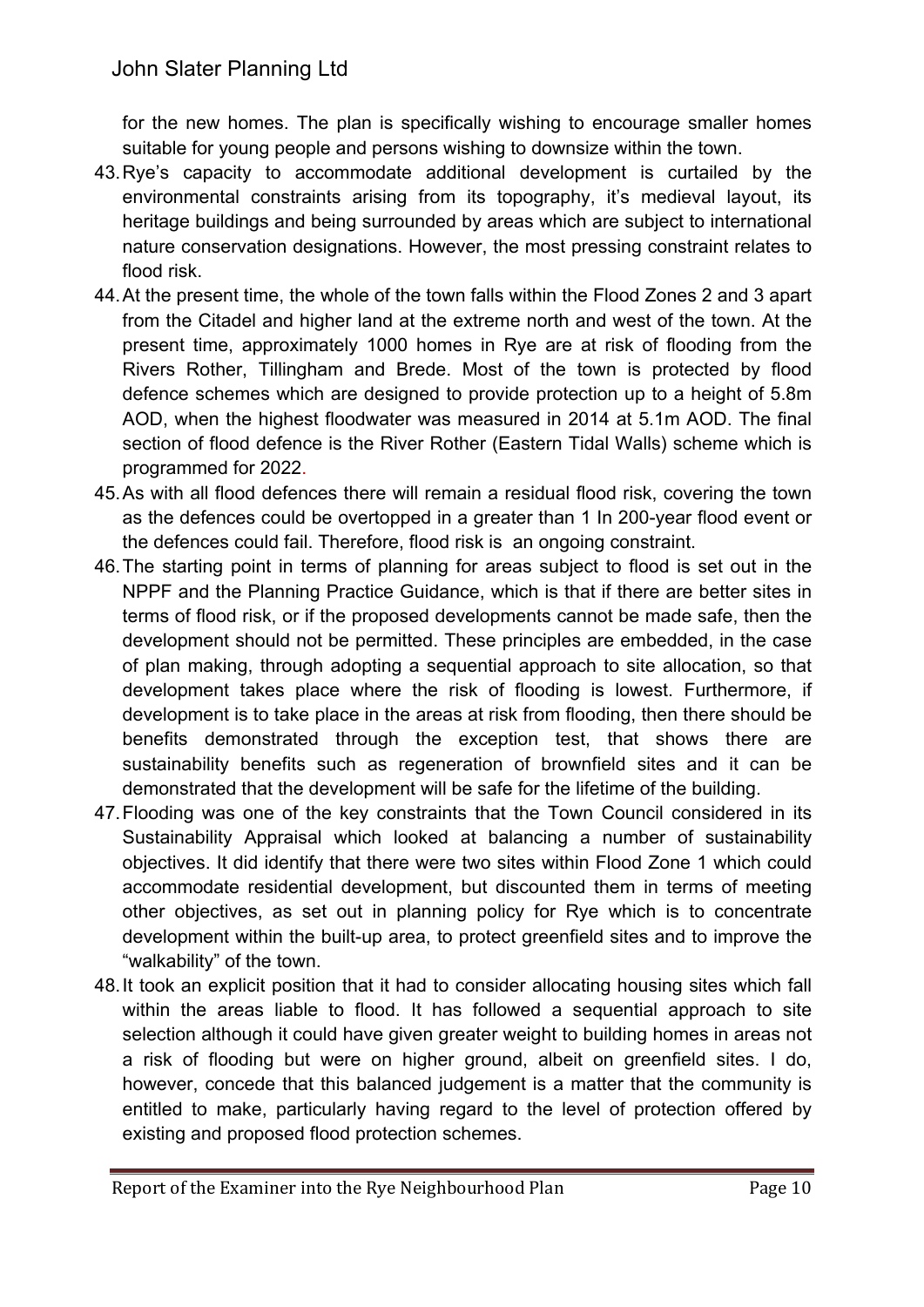John Slater Planning Ltd

- 49.Having followed the sequential approach and concluded that development has to take place in Flood Zone 2 and  $3$  – which all the allocated sites are, then it is necessary to follow the exception test. In particular, the need for the site to be rendered safe for the lifetime of the development which in the case of residential development is 100 years. The basis for that assessment needs to take account of increases in sea level as a result of climate change. In most of the cases, the proposed allocation site will involve development of previously developed land, bringing wider sustainability benefits. The only site where there is arguably greenfield site development is on the Tilling Green Centre site, where there is the possibility of the existing building being retained and the housing will take place on the amenity land adjoining it.
- 50.In terms of providing for "safe" development, I am conscious that most of the surrounding land will be flooded in times of extreme flood events, although the periods of flooding may be more limited in the case of tidal flooding, compared to fluvial flooding. It will be necessary for individual planning applications to be accompanied by a site-specific flood risk assessment and it will be necessary for applicants to satisfy the District Planning Authority and the Environment Agency that the occupants will be safe in times of flood. I will be recommending amendments to a number of the allocation policies to make that requirement explicit. I sought, and have been provided with evidence from the local planning authority, that planning applications for development within Flood Zone 3 have been able to show that development can be considered safe. This has given me confidence in supporting the allocations.
- 51.The issue of flood risk has been a major theme of my examination and I am satisfied, on the basis of the information provided, not just in the submission document, but also in the accompanying Site Assessments, Sequential and Exception Flood Risk Test and the Evidence Base, that the plan does meet basic conditions in terms of complying with national and local strategic policy, particularly in regard to flood risk measures and will also deliver sustainable development.
- 52.There are a number of other themes relating to the allocations. The first relates to how the capacity of sites is expressed and I will discuss my approach in greater detail, in respect of Policy H1, but essentially it will change the emphasis from them providing "up to X units" with wording that refers to "at least x-units".
- 53.Another common element is that the neighbourhood plan, in a number of instances, is proposing that development should take place on a comprehensive basis, notwithstanding that the sites are potentially in a multiplicity of ownerships. In view of the difficulties of land assembly and the statement from the District Council that it was not intending to use its compulsory purchase powers, I will propose that these policies should refer to "development being carried out in such a way not to preclude the development of the adjoining sites".
- 54.All the allocation policies require the applicant to submit an ecological impact assessment. It is not within the remit of a neighbourhood plan to require a particular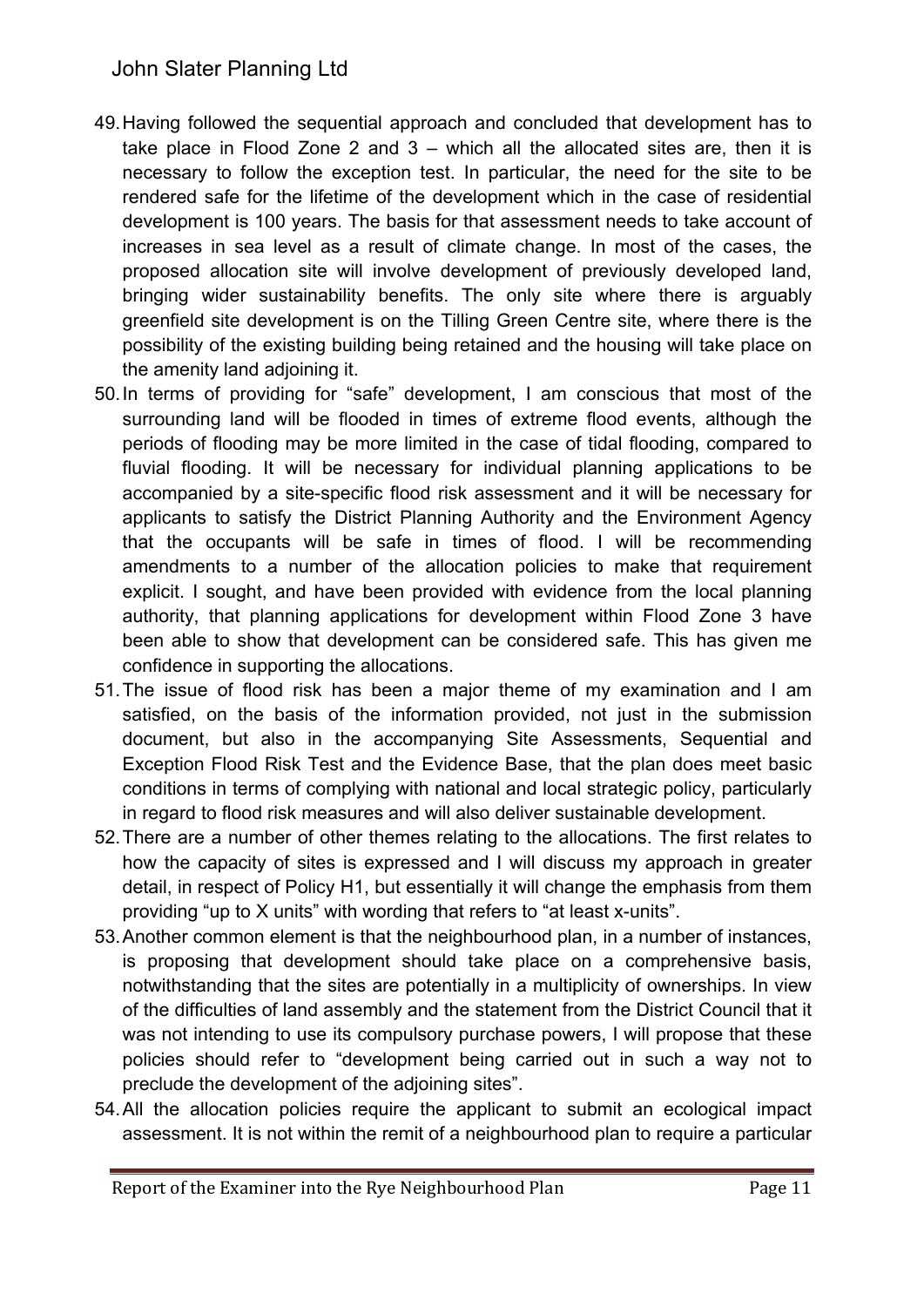document be submitted with a planning application. Those requirements are established by the District Councils Local Validation Checklist. The District Council does not include the requirement for the submission of ecological information in every case. In all instances, I will be recommending that this requirement be removed from the policy although the supporting text could encourage such information.

- 55.My recommendations have concentrated on the wording of the actual policies against which planning applications will be considered. It is beyond my remit as examiner, to comprehensively recommend editorial changes to the supporting text. These changes are likely as a result of my recommendations, so that the plan must still read as a coherent planning document.
- 56. Following the publication of this report, I would urge the Town Council and Rother planners to work closely together to incorporate the appropriate changes which will ensure that the text of the Referendum Version of the neighbourhood plan matches the policy, once amended in line with my recommendations. I have noted that the Town Council has already recommended some textual changes.

## **The Neighbourhood Development Plan Policies**

## **Policy H1: Housing Allocations**

- 57. I am satisfied that the overall level of housing being allocated in this neighbourhood plan exceeds the requirements set out in the Rother Core Strategy, whose Policy RY1 covers both Rye and Rye Harbour, now that the District Council considers that the ecological constraints on the development at Rye Harbour, can be overcome and that allocation can proceed in its own right.
- 58.I have raised with the Town Council and the District Council a suggestion that stating the capacity of the allocation sites as being "up to X dwellings" could potentially lead to a situation whereby the sites were not developed in a site efficient manner and development would be acceptable even if lower yields from each site was delivered. Both parties have responded positively to my suggestion that the capacity of the sites should be referred to as "approximately x dwellings".
- 59.I have reflected further on this point and also had regard to a number of the Regulation 16 comments that have convinced me that the policy should be worded on the basis of providing "at least x units". I do this on the basis that at this stage the size of the units is not known or indeed in a number of cases the extent of the site that will come forward in individual phases.
- 60.The policy's rationale "to meet the Rother Core Strategy housing targets for Rye" is not actually the policy but the justification for making the allocations. I will recommend that that wording be deleted from the policy.
- 61.It is now necessary for the policy to set out the cumulative total of the housing achieved from the allocations on the basis that they will deliver "at least x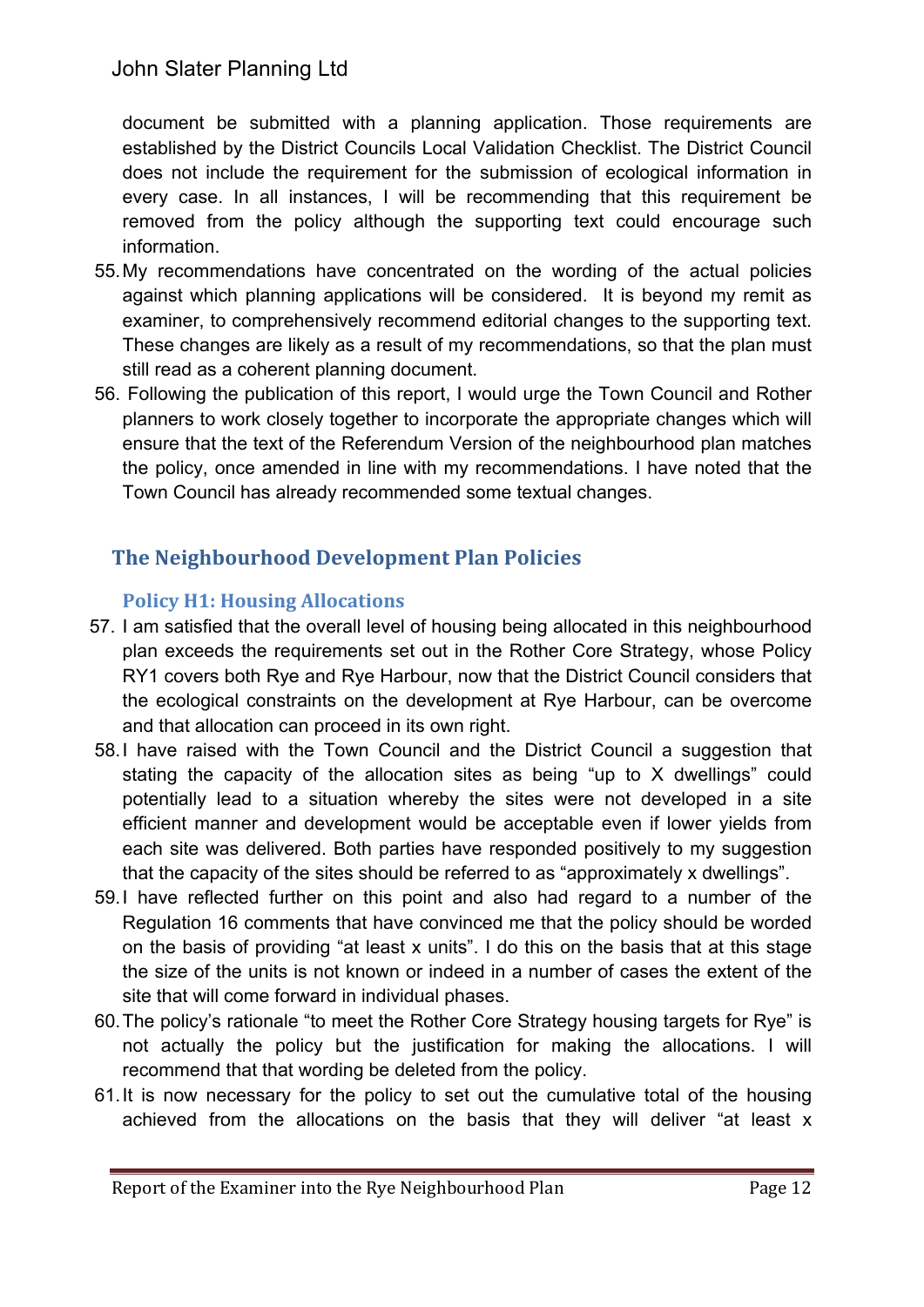dwellings".

#### *Recommendation*

 *Delete "To meet the Rother Core Strategy housing target for Rye" Insert "at least "before the housing yield numbers in a. to f. Replace "a total of "with "at least".*

## **Policy H2: Housing Mix**

62.I have no comments to make on this policy.

## **Policy H3: Former Tilling Green School**

- 63.In view of my recommendations in respect of Policy H1 I will recommend that the capacity be referred to as "at least 20 dwellings". I note that the policy allows either the retention of or the reprovision of the community centre. If the decision is to re provide the community centre then the policy requires that it should be before the dwellings are occupied. What is not clear is the exact trigger, whether the occupation is related to the first or last housing unit on the site. In order to give flexibility of development phasing, I will recommend that reference should be made to the occupation of the final dwelling on the site. However, that trigger only comes into play if it is decided that the existing building is not to be retained.
- 64.Whilst I understand the aspirations regarding the new building facing onto Mason Road, I consider that stipulation could unnecessarily restrict the site layout by predetermining the position of the main entrance, for example it could be on a corner of the building, facing both the car park as well as the road. I will recommend that requirement be omitted.
- 65.In terms of the private gardens, it would be possible that some of the residential units could be provided by way of flats, where communal gardens may be more realistic. I will therefore refer to appropriate "external amenity areas" which would cover both the needs of residents and for users of the community centre.
- 66.A representation has been made claiming that it is inequitable to require the development to alleviate historic surface water flows and ponding on Mason Road. However, I am conscious that Paragraph 100 of the NPPF (2012) urges "using opportunities offered by new development to reduce the causes and impacts of flooding". As the site falls within Flood Zone 3, I will add a requirement that the Site-Specific Flood Risk Assessment demonstrates that the development of the housing is shown to be safe for the lifetime of the development.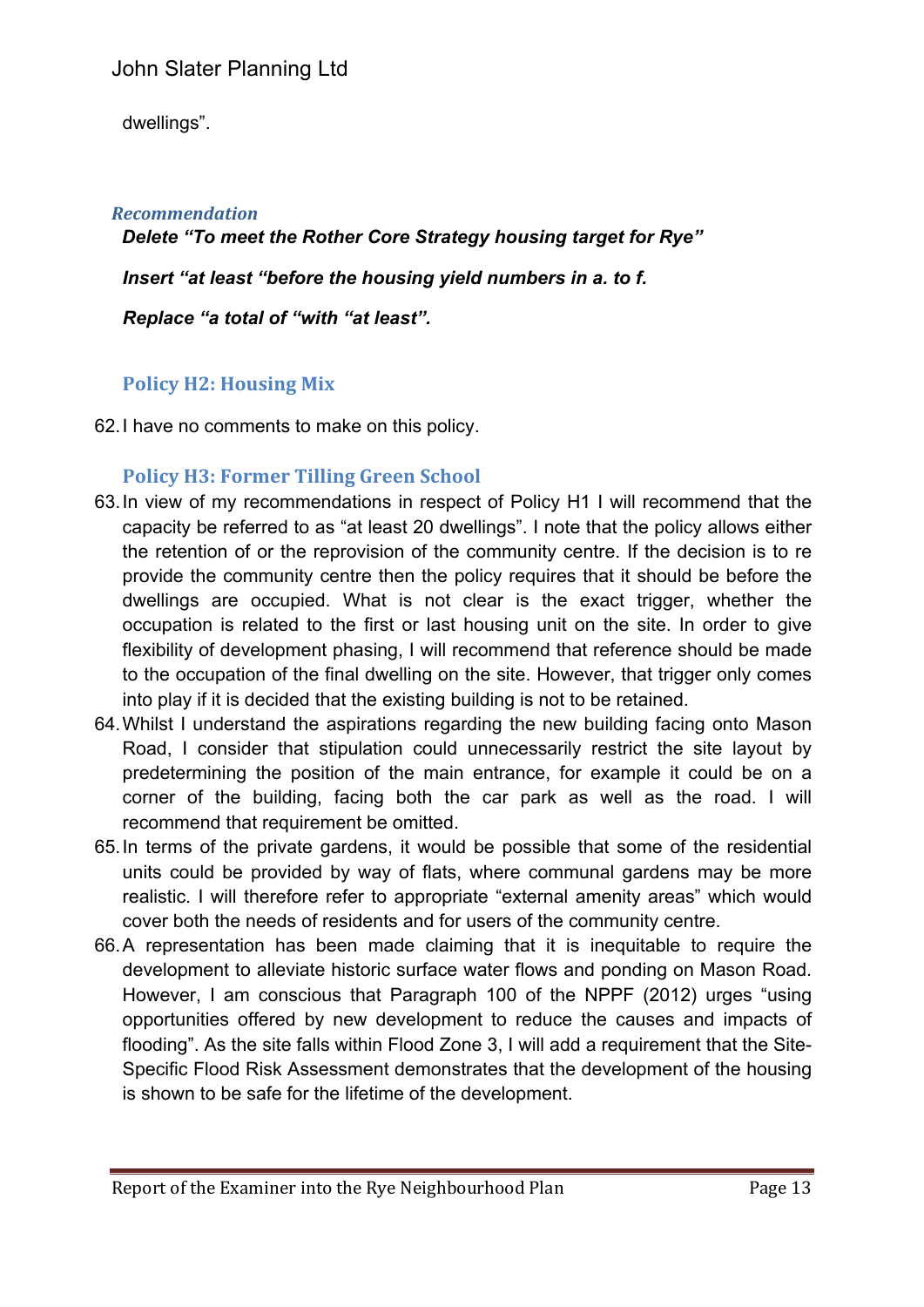#### *Recommendations*

*In the first sentence, replace" up to" with "at least" and insert "replacement" before "community centre"*

*In a. replace" dwellings are" with "the last dwelling is"*

*Delete b.*

*In c. replace "private gardens for the dwellings and public open space for the community centre" with "external amenity areas for the dwellings and the community centre"*

*In e. insert at the start "A site specific flood risk assessment demonstrates that the residential development is safe for the lifetime of the development incorporating appropriate flood resilient and resistant measures including safe access and escape routes where required and mitigation by a SUDS ……"*

*Delete f.*

## **Policy H4: Rock Channel**

- 67.I consider that the plan of Rock Channel's broad location Figure 7 could lead to confusion, in that it refers to Sites A to D, when the policy is only allocating Site A. There are no proposals in terms of the allotments, which are protected from development by being Statutory Allotments and the supporting text states that Sites C and D may deliver some windfall development. I consider that a separate plan should be prepared which merely refers to Site A, with perhaps the map showing the four sites - Figure 7 being inserted into the text of paragraph 4.10.
- 68.The policy refers to the site being allocated for a mixed-use development but the wording of the policy only refers to residential development. In line with my earlier recommendations, I will refer to the site delivering "at least 30 dwellings". There is also a typographical omission and I will recommend that the insertion of "the" between "enhance" and "setting".
- 69.I note that the Town Council is no longer suggesting that the sites are only developed on a comprehensive basis and/or according to an overall master plan. I am persuaded that an alternative form of wording would achieve the objective, so as to ensure that if the site were brought forward in phases, it should be done in such a manner that does not prejudice future phases of development. That would meet the objection submitted on behalf of the site owners.

#### *Recommendations*

#### *Insert a plan showing the extent of Site A only and move Figure 7*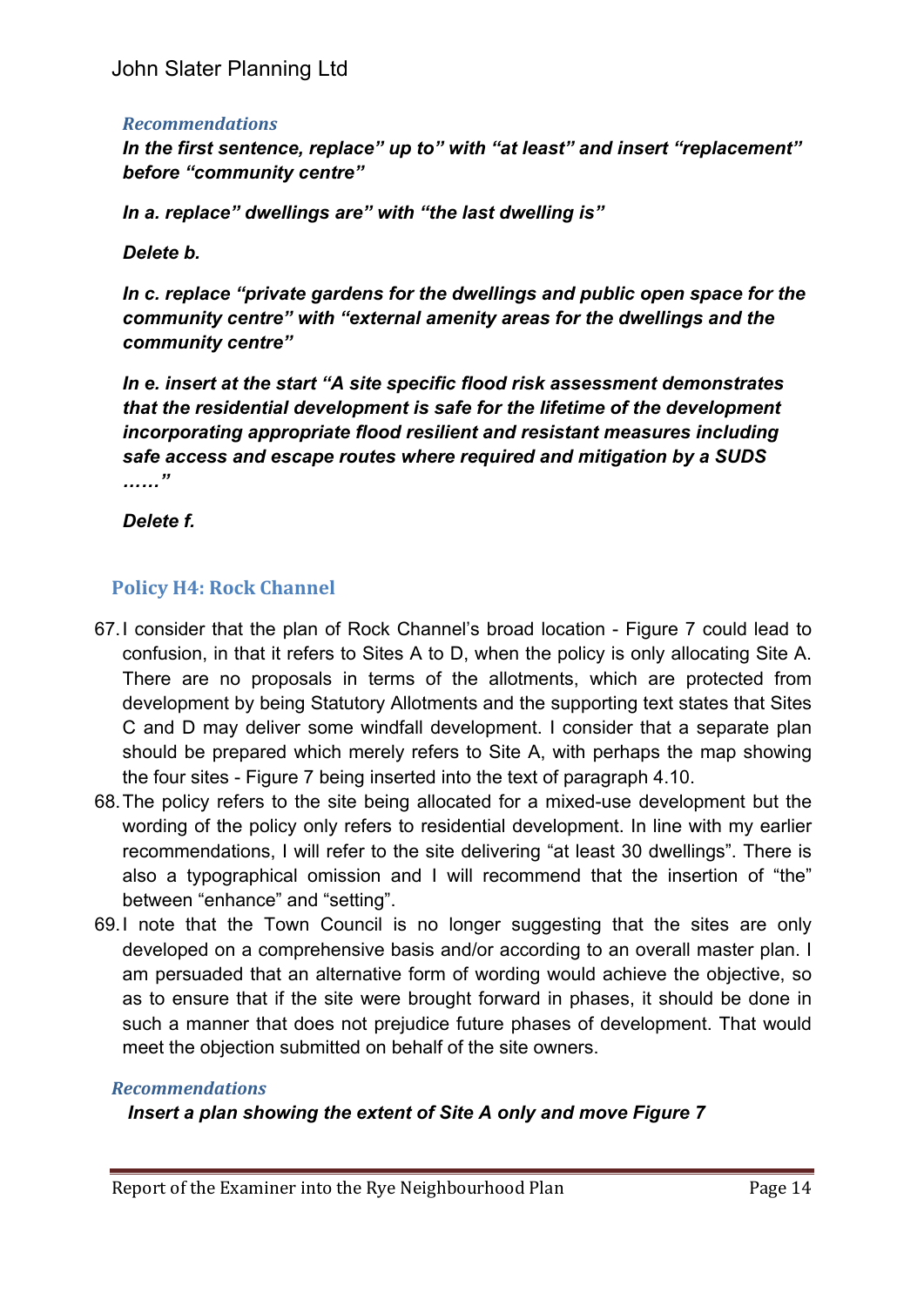*In the first sentence remove "mixed use" and insert "at least" before "30 dwellings" and change the Policies Map which shows the site as a mixed-use allocation to a residential allocation.*

*In c. replace "The development shall be designed to minimise and mitigate flood risk including" with "A site specific flood risk assessment demonstrates that the residential development is safe for the lifetime of the development incorporating appropriate flood resilient and resistant measures including safe access and escape routes where required and include"*

*Replace d. with "The development shall be designed so that if it is developed in phases, the form of development does not prejudice the redevelopment of any adjacent land".*

#### *Delete e.*

**Policy H5: Winchelsea Road (East Side)** 

- 70. In my opinion this whole area provides an ideal opportunity to achieve waterfront regeneration. However, I understand from the submissions of both the Town Council and the District Council, that a number of issues have prevented a comprehensive scheme coming forward, including landownership issues, which includes major holdings by the Environment Agency which is not prepared to release its freehold interest.
- 71. Previous attempts to secure a comprehensive redevelopment over this waterfront side have failed despite a Development Brief being prepared for the site over a decade ago.
	- 72.The policy allocates the whole site for a mixed-use development but is only proposing a *maximum* of 10 dwellings along with the car parking and B1 employment uses. Recognising the difficulty in achieving the comprehensive scheme, I believe that it is more realistic to expect the site to come forward on a piecemeal basis, with any series of developments rather than a single comprehensive scheme. The suggested capacity of 10 residential units across such a large site would in my opinion render any redevelopment not viable. I will therefore be recommending that the policy allows for the development of a minimum of 10 units but does not propose an indicative number for a maximum.

#### *Recommendations*

*Replace "up to" by "at least"*

*Replace the second paragraph with "The development shall be designed so that if it is developed in phases, the form of development does not prejudice the redevelopment of any adjacent land".*

*Replace the penultimate paragraph with "A site specific flood risk assessment demonstrates that the residential development is safe for the*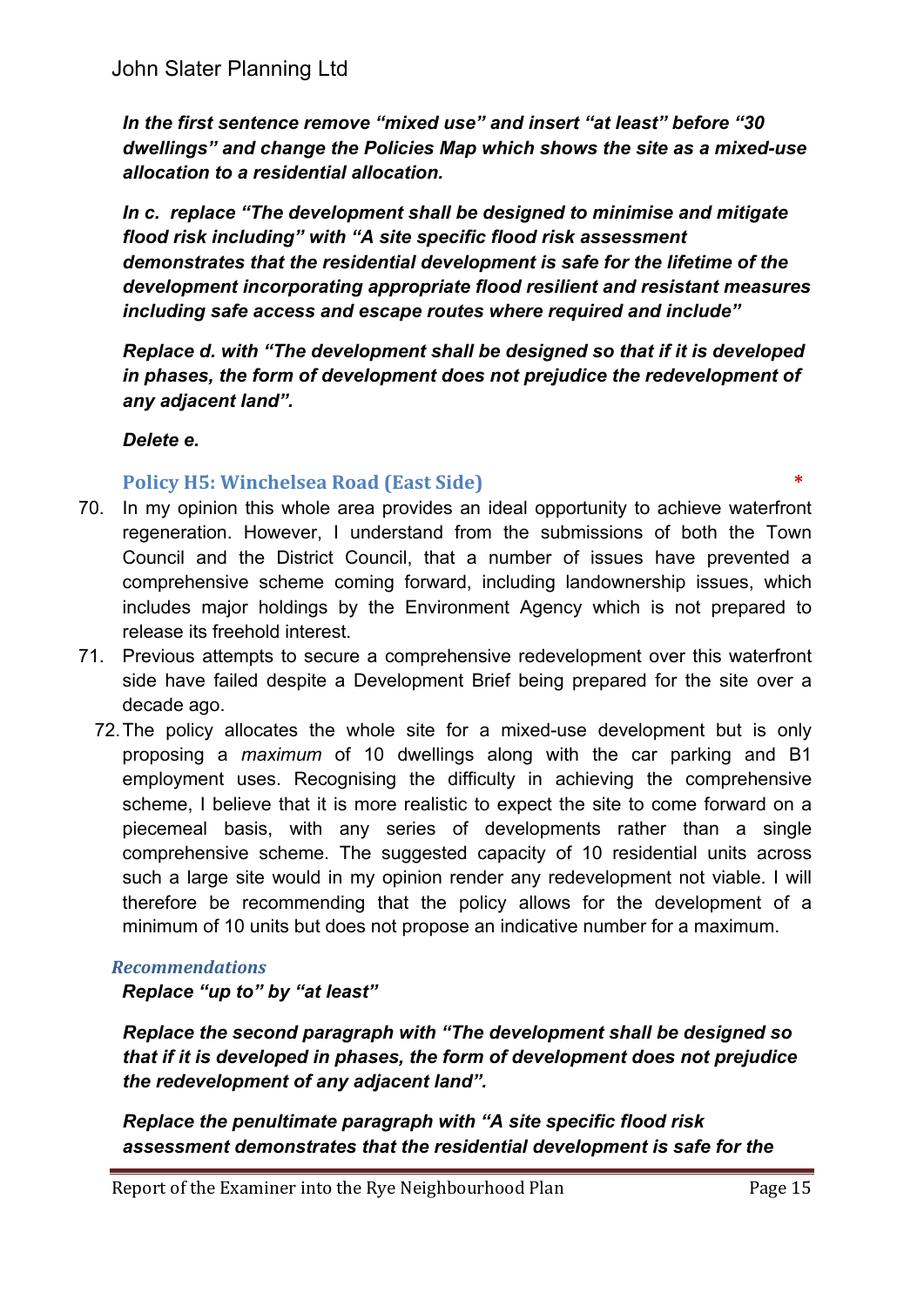#### *lifetime of the development incorporating appropriate flood resilient and resistant measures including safe access and escape routes where required"*

*Delete the last paragraph.*

#### **Policy H6: Winchelsea Road(West)**

73.I will be recommending that the policy should refer to the delivery of at least 20 dwellings. The site allocation does not reflect the extent of the current commercial uses where the lorry parking area and hardstanding extend to the rear of the warehouse building. I agree with the Regulation 16 representations from the site owners and the Rye Conservation Society that the extent of the allocation should be enlarged to incorporate the whole site. I note that the development boundary will need to be enlarged to follow the new boundary as per the attached plan.

#### *Recommendations*

#### *Enlarge the allocation site to accord with the following plan*



*Replace "up to" by "at least"*

*Replace a. with "The development shall be designed so that if it is developed in phases, the form of development does not prejudice the redevelopment of any adjacent land".*

*Replace d. with "A site specific flood risk assessment demonstrates that the residential development is safe for the lifetime of the development*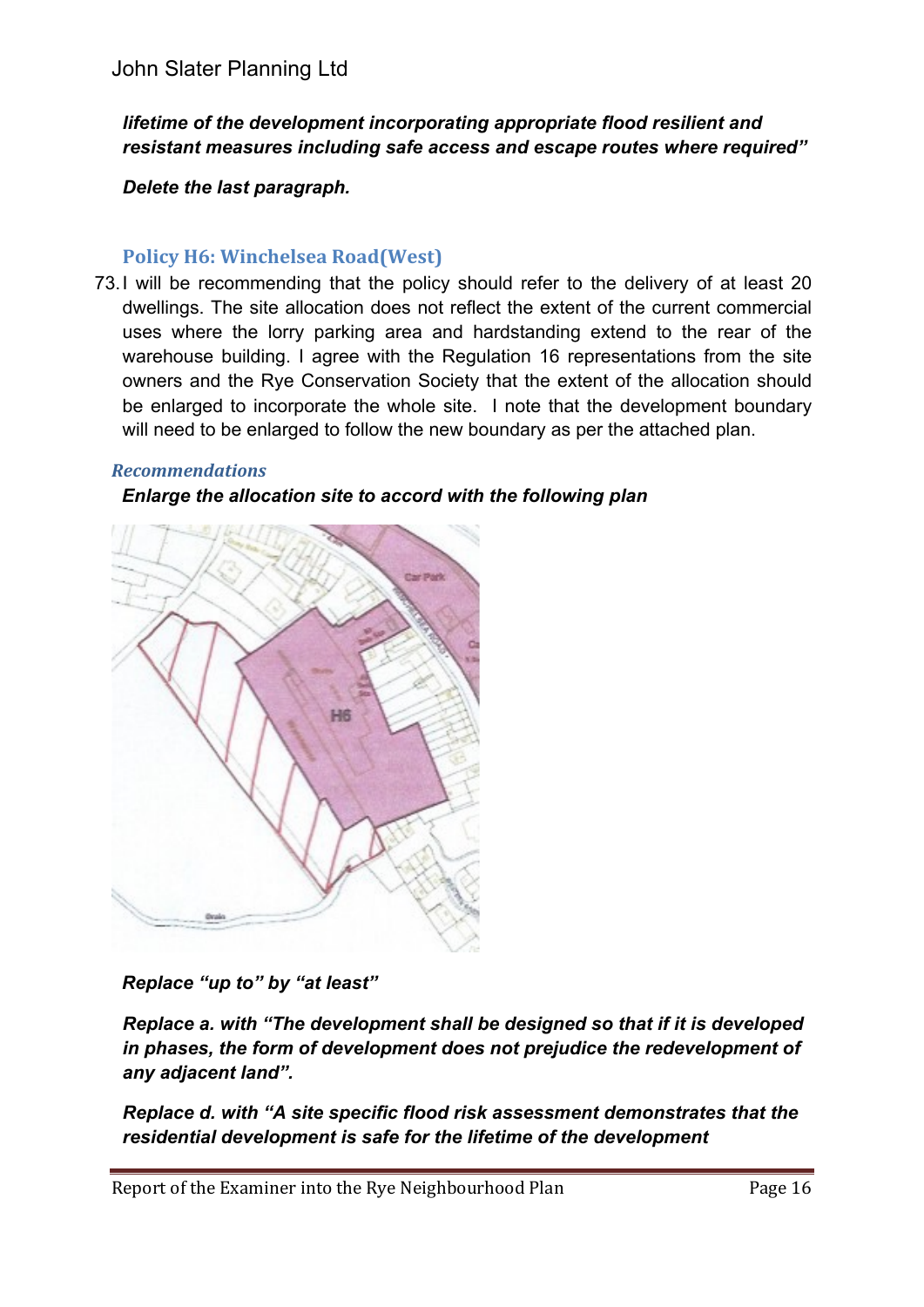#### *incorporating appropriate flood resilient and resistant measures including safe access and escape routes where required."*

## **Policy H7: Former Freda Gardham School site**

- 74.I am conscious that the development is contingent upon the completion of flood mitigation works, which the policy notes is planned "for 2022". For the purpose of the planning policy, it is not necessarily to specify the date for the completion of the works and if for some reason the project were to be delayed, then the development of this former school site for residential purposes should not proceed.
- 75.I am anxious to avoid any ambiguity as to the relationships between this residential allocation and the land for a petrol station and/or convenience store. That part of the site is shown crosshatched in Figure 10 as the potential petrol station site as well as it being coloured brown so that it appears to be shown as included within the housing allocation. I will be recommending that the residential allocation on the front part of the site be removed.
- 76.Policy H7 requires that "there should be adequate access to/from the A259". However, Policy B3 allocates the land on the road frontage for a petrol station and convenience store and it is a requirement of that policy that "the site will have a separate road access from the housing development(H7) to the south".
- 77.I have serious reservations that the narrow secondary access connecting the rear part of the site which runs between a pair of houses would be adequate in width, visibility and geometry to serve the scale of residential development proposed on the land to the rear. If that were to be the sole point of access, it could frustrate the delivery of the housing. I will be proposing an access requirement that will provide appropriate access arrangements for both parts of the site, which are covered by Policy H7 and B3.

#### *Recommendations*

#### *Amend Figure 10 to remove the housing allocation shading from below the cross hatched allocation shown as Potential Petrol Station.*

*Replace "up to" by "at least"*

*In a. remove "planned for 2022"*

*Replace c. with "A site specific flood risk assessment demonstrates that the residential development is safe for the lifetime of the development incorporating appropriate flood resilient and resistant measures including safe access and escape routes where required"*

*In e. add at the end "to serve the residential allocation and the petrol station/ convenience store allocated by Policy B3"*

#### *Delete f.*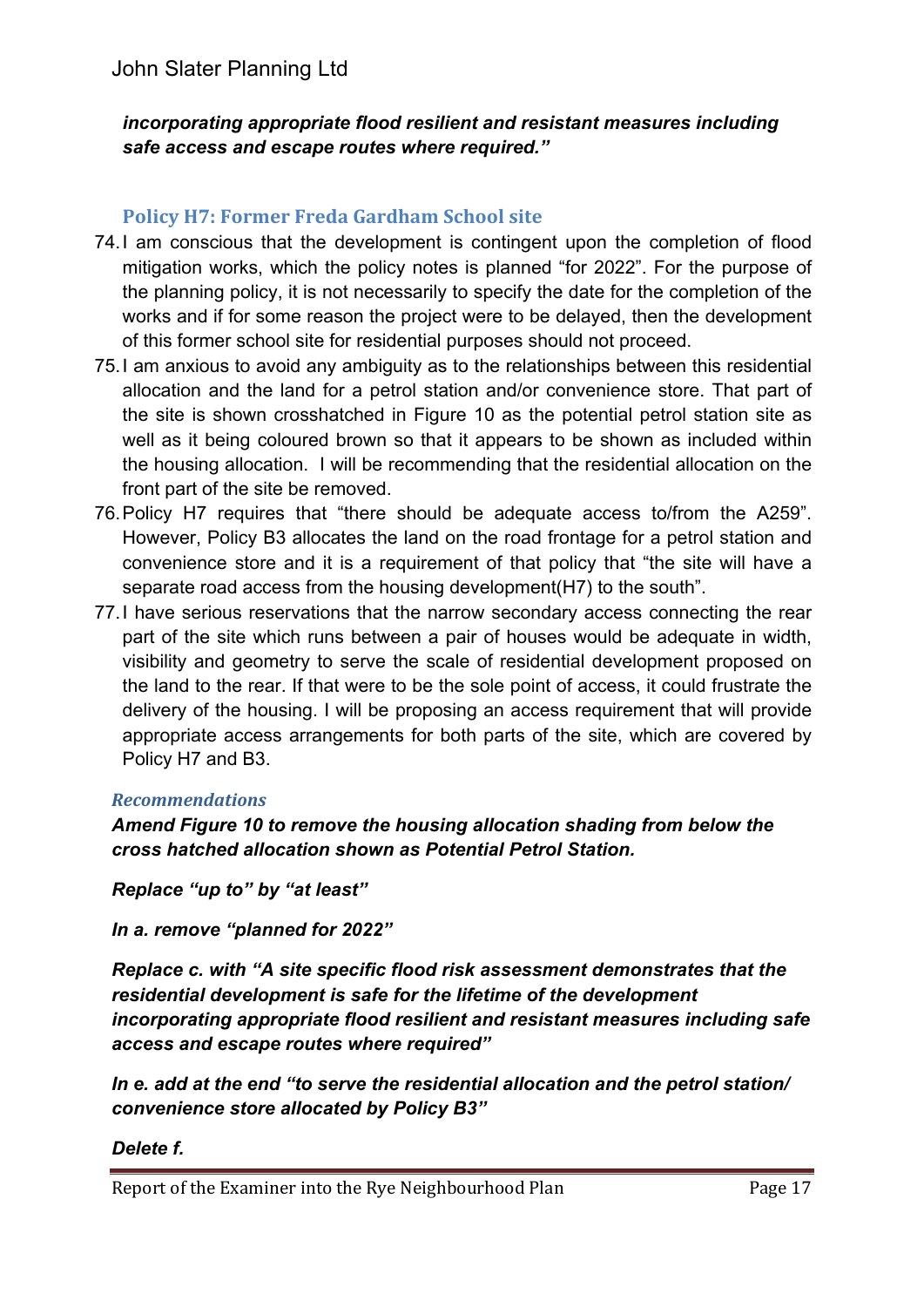#### **Policy H8: Former Lower School Site**

- 78.I will again recommend removing reference to the ecological impact assessment and change reference to the housing numbers as approximate.
- 79.The development is required to avoid damage to what it described as Natural England Priority Woodland. My understanding is that the tree belt which lies adjacent to the railway line, is covered by a Tree Preservation Order. This is a Woodland Order and it does seem inappropriate to be allocating housing on land which is a protected woodland. I will therefore be proposing to reduce the extent of the allocation site, by removing the belt of trees from the allocation. I do not consider that this will affect the capacity of the site. I am satisfied that if delivered in accordance with local standards, it should be possible for the development "to avoid increasing pressure for on street parking in the vicinity of the site". That is not something that is a developer or a planning policy could deliver.

#### *Recommendations*

*Amend the extent of the allocation site in Figure 11 to remove the land subject to the Tree Preservation Order*

*Replace "up to" by "at least"*

*Replace a. with "A site specific flood risk assessment demonstrates that the residential development is safe for the lifetime of the development incorporating appropriate flood resilient and resistant measures including safe access and escape routes where required"*

*In b. replace "Natural England priority woodland" with "belt of trees adjacent to the railway which is protected by a Tree Preservation Order"*

*In d. omit all of test after "standards"*

*Delete e.*

#### **Policy D1: High-Quality Design**

- 80.One of the requirements of neighbourhood plan policy is that it should offer certainty to both an applicant and decision maker. The wording of the second principle refers to "adhering to such principles as Secured by Design". Without specifying which principles that a proposal will be judged against, it means that the policy lacks clarity. I have no difficulty in accepting Secured by Design as a valid criterion against which to judge a planning application, but I will remove any ambiguity by deleting reference to "such principles".
- 81.A number of the requirements would not apply to all developments in all parts of the neighbourhood plan area. For example, not all proposals would need to be the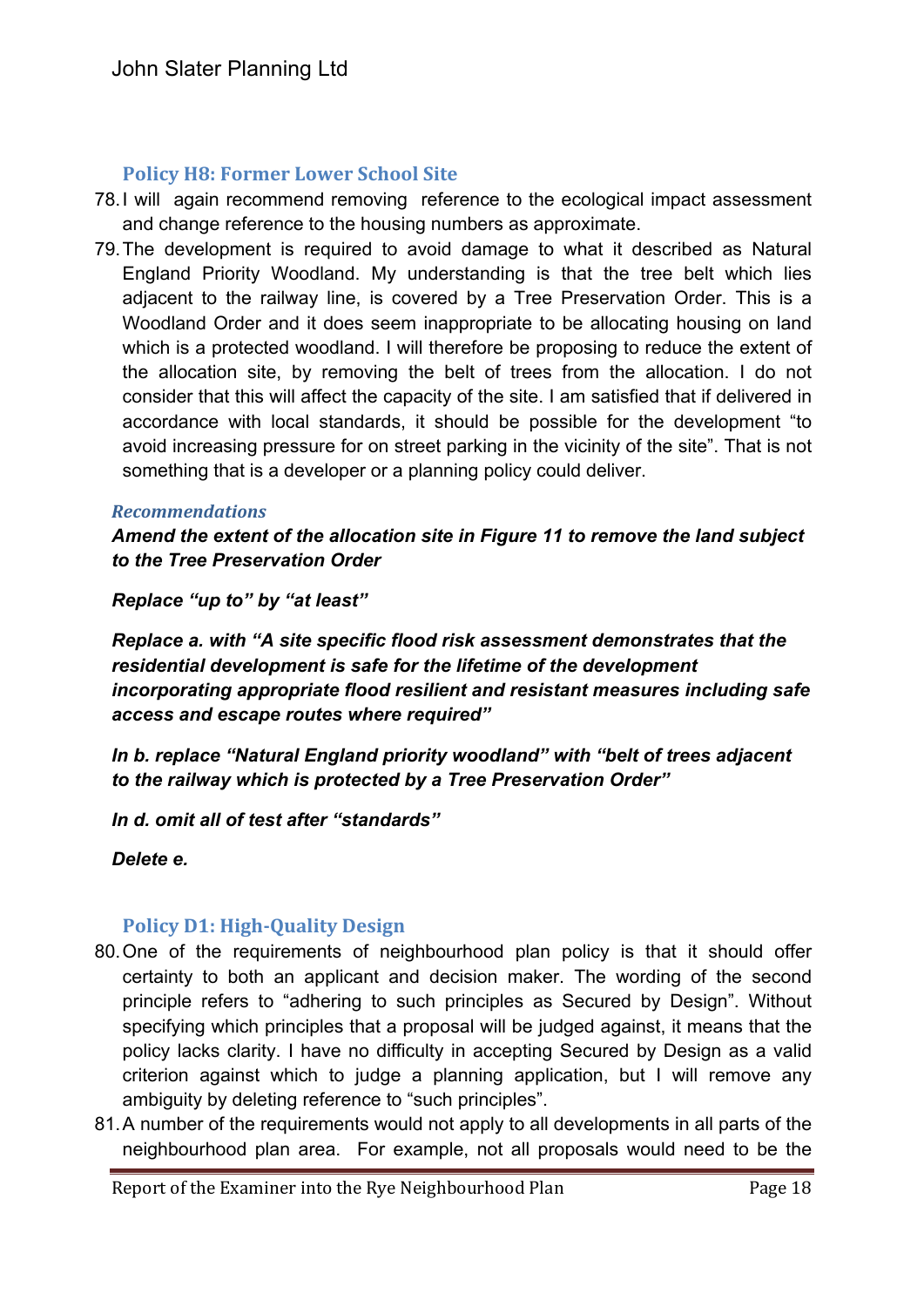subject of a new desktop assessment in terms of archaeological interest. For example, a dormer roof extension in a modern house would not be of any archaeological interest. Equally there will be some developments where a mix of land uses will not even be possible, indeed or necessarily desirable. I will therefore recommend that "where it is appropriate" be inserted at the start of the second sentence of the policy.

- 82.The requirement requiring selective redevelopment is too vague, as a decision maker would not know when this policy would be triggered.
- 83.I am unclear what the plan expects by referring to making "the best use of rural margins and river fronts". I consider a revision to require the designs to respond to the riparian or urban edge nature of the site.
- 84.It is the Secretary of State's policy that neighbourhood plans should not set any local requirements relating to the construction, internal layout or performance of new dwellings" therefore Criterion j does not meet the basic conditions.

#### *Recommendations*

*In a. replace "such principles as" with "the principles of"*

*At the start of the second sentence of the first paragraph insert, "Where it is appropriate" before "demonstrate".*

#### *Delete d.*

*In f. replace "Make the best use of the" with "Respond to the"*

## *Delete j.*

## **Policy F1: Reducing Flood Risk**

- 85.The policy needs to be clear as to where the policy applies referring to areas at risk of current or future flooding is somewhat imprecise. I will recommend that the policy should refer to areas shown as Flood Zones 2 and 3 on Figure 13.
- 86.The policy also needs to differentiate between planning applications on allocation sites, which do not need to go through the sequential test and other development proposed in areas that are subject to flooding. However, in all cases the developments need to be subject to the "exception test", in particular the need for the development to be safe for the lifetime of the development.

#### *Recommendations*

*Replace "at current or future risk from flooding" with "within Flood Zones 2 and 3 as shown on Figure 13"*

*In the final paragraph replace "accompanying the National Planning Policy Framework (Footnote 34)" with "as set out in the Flood Risk and Coastal Change section of the Planning Practice Guidance"*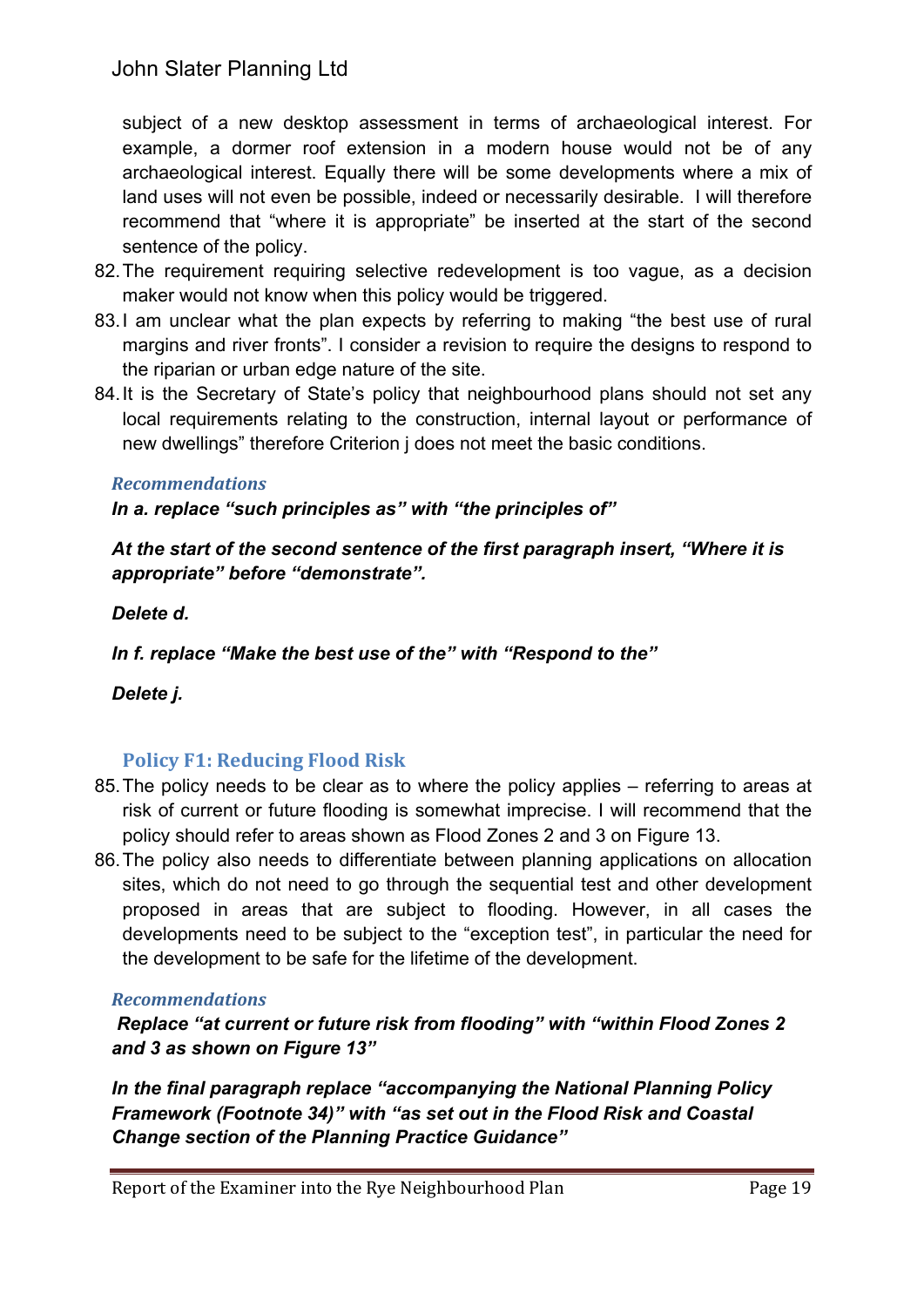#### *At the end of the policy "The requirement to demonstrate the sequential test does not apply to development on sites that are allocated in the plan"*

#### **Policy B1: Employment and Business Development**

- 87.The plan seeks to promote specific types of businesses, in particular it has identified "developments which regenerate and enhance the fishing and maritime and port related industries". However, whilst these may be industrial sectors that there is a local desire to encourage, there could be other commercial uses which could provide employment and need to be covered by the policy. It is not possible under planning control to restrict the nature of businesses that occupy premises that fall within the same Use Class e.g. B1, B2 or B8. I will propose that the policy should state that business floorspace will be supported, but that developments suitable to support the fishing, maritime or port related industries will be particularly encouraged.
- 88.The second set of proposals relates to "micro (low footfall) businesses", which is not a recognised planning category. The policy should refer to small scale offices and business premises within the Citadel being supported, where consistent with other planning policy.
- 89.I am happy to accept the recommendations of the Town Council in responding to Rother DC's Regulation 16 representation that existing employment floorspace can be lost, where it is proposed to relocate the business to more modern facilities within the locality, including at Rye Harbour.

#### *Recommendations*

*At the start of a. insert "new employment premises especially"*

*In b. replace" micro (low footfall) businesses" with "small scale office and business premises"*

*At the end of the policy, replace "relocation to more modern facilities in Rye Harbour" with "provision is made for the relocation to more modern facilities, within the locality, including at Rye Harbour".*

## **Policy B2: Supporting Rye as a Visitor Destination**

90.This is a locally distinct policy which seems to build upon the "reasons to visit" attractions, some of which may not necessarily constitute development in their own right, such as "festivals and entertainments" but where development is required to support such activities then this policy would support such activities. I consider that the policy meets basic conditions.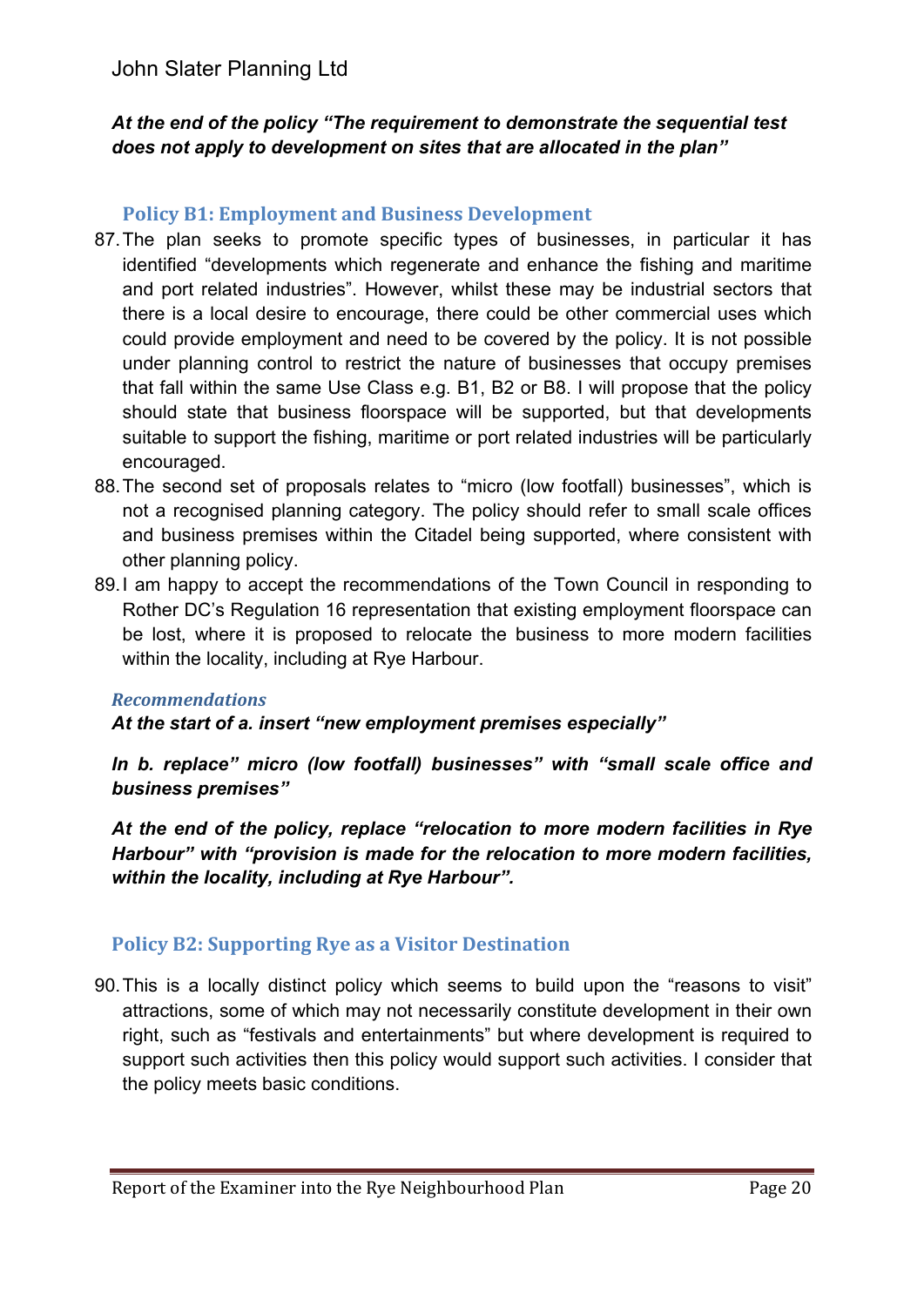## **Policy B3: Further Convenience Store Provision**

- 91.This policy has clear linkage with Policy H7. I have discussed the issues of the interface with that policy in an earlier section of this report.
- 92. In terms of the requirement of the policy for the submission of a retail impact assessment, the District Council's local validation checklist only requires such a submission for schemes of over 500 sq. m. I note that the Town Council has no objections to me submitting a recommendation that this requirement be removed. I note that the intention is to either retain or replace the existing trees on either end of the site. I do not consider it necessary to retain or replace the existing vegetation on the site.
- 93. As the site is served by a pavement which runs from the site into the town centre, I do not consider it necessary to impose a requirement to retain and enhance pedestrian links into the town centre.
- 94. In respect of the access question, it is not necessary or desirable to require a separate highway access, independent of the housing development. I can envisage a range of access options that could allow perhaps a separate entrance to the petrol station, but where the exit is onto a new residential access road.
- 95. I note that the Environment Agency has concerns regarding the principle of a new petrol station in areas of high ground water. I propose to add a requirement to the policy which will ensure that the development incorporate such ground water protection measures to protect it from the risk of pollution. I know that the Agency in its Regulation 16 comments, is suggesting that this may require above ground storage solutions. If these concerns cannot be resolved to the satisfaction of the Environment Agency, I consider it prudent that the policy should be drafted so as to allow a petrol station and/or convenient store up to 500 sq.m to ensure that the convenience store could be provided without the petrol station.

#### *Recommendations*

*After "petrol station" replace "and" with "and/ or" Delete a. At the end of b., delete "and other vegetation" Delete c.*

*Replace d. with "The development shall be designed with appropriate access arrangements capable of serving both the petrol station/ convenience store and the residential allocation on the land to the rear"*

*Replace f. with "The petrol station shall be designed to incorporate measures to prevent the pollution of groundwater to the satisfaction of the Environment Agency".*

## **Policy T1: Connectivity and Sustainable Transport**

96. I welcome this policy which seeks to facilitate walking and cycling within the plan area. However, the policy appears to set a criterion which deals with location, which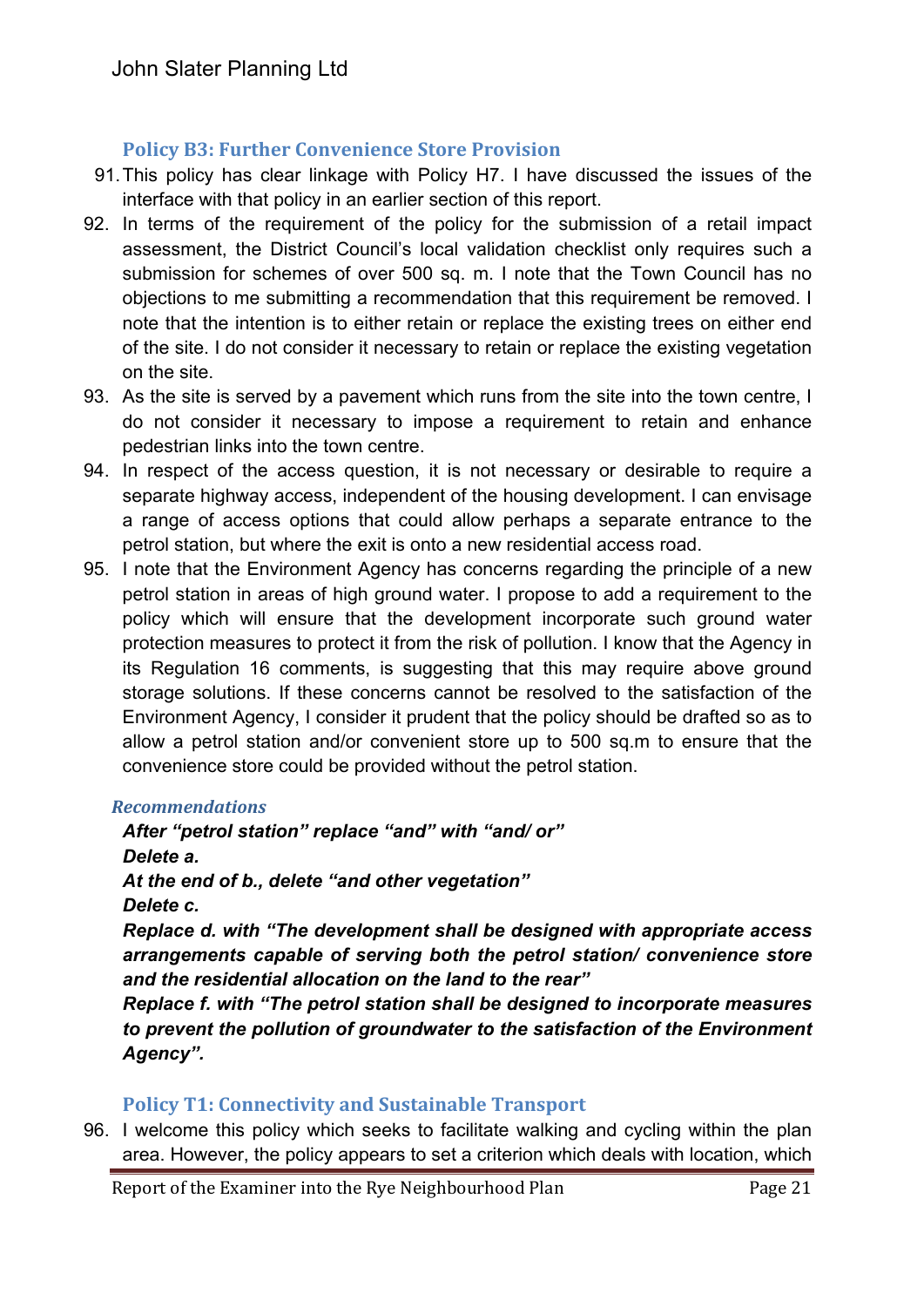could affect all development. It requires that "development is located close to the town centre and other community facilities". There could be some development, perhaps in areas outside the settlement boundary, that are not "close to the town centre or community facilities". I consider that this matter is adequately dealt with by other planning policies and I will recommend that this element of the policy be deleted.

- 97. There will be some development, which by virtue of its location is not possible to be linked directly with strategic walking and cycling routes. The policy could be offered some flexibility by introducing the caveat "where practical".
- 98. There will also be some development proposals which would not need to incorporate cycle parking e.g. a new shopfront. Again, a caveat "where appropriate" would mean that the policy is more targeted to development that will generate additional trips in their own right. I agree with the County Council that it would be helpful if the policy made reference to the East Sussex Cycle Parking Standards, which allows reference to cycle parking to be removed from the policy dealing with car parking.

#### *Recommendation*

#### *Delete a.*

*In b. after "new development" with "where practical" At the start of c. insert at the start "In accordance with East Sussex Cycle Standards,"*

## **Policy T2: Car Parking**

- 99. This policy refers to "development proposals" but its requirements only relate to "residential development". I propose to clarify that in my recommendations.
- 100. I recognise the Town Council's desire to promote a higher parking standard than required by the East Sussex Parking Calculator. I consider that this desire is based on the public's perceptions as to problems with the existing parking standards. However, I have seen no submitted evidence which justifies the proposed parking requirements and the basis for concluding that the county standards are inadequate. The reference to parking in the Evidence Base document refers more to parking, generally in the town rather than inadequate parking experienced on new developments. I note that the East Sussex Parking Calculator provides guidance that is specific to Rye and I am satisfied that the County Council's standards are up-to-date, having been produced in October 2017. I am also satisfied that they will all be properly evidence- based and are based on the car ownership information provided in the 2011 Census.
- 101. Advice in the NPPF is that when setting standards for car parking, Local Planning Authorities should take into account the following information:

"–the accessibility of the development

– the type, mix and use of development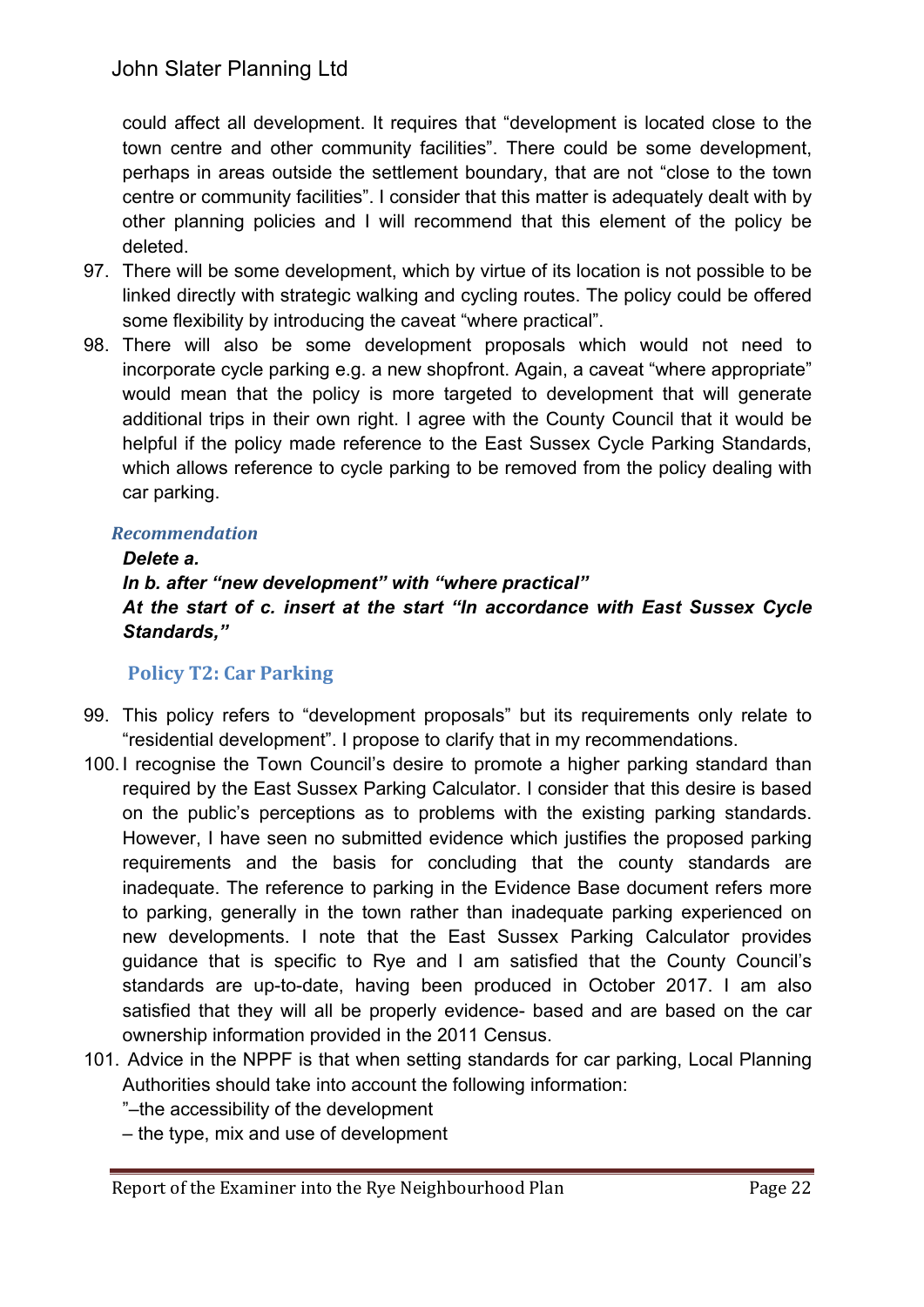- the availability of opportunities for public transport
- local car ownership
- and the overall need to reduce the use of high emission vehicles"
- 102.Whilst I note that the policy as submitted does allow applicants to seek to justify departing from the neighbourhood plans requirements, nevertheless, because the policy is not substantiated by any tangible evidence which supports the setting of new standards, the policy does not, in my opinion, meet the basic conditions in terms of complying with national policy. I will recommend that the policy be deleted. This is a matter that could be discussed with East Sussex County Council and included as a Community Aspiration. Alternatively, evidence could be collected which could then be used to justify a policy in a future review of this neighbourhood plan.

#### *Recommendation That the policy be deleted.*

## **Policy I1: Infrastructure and Community Facilities**

- 103.This policy deals with both physical and social infrastructure. I have no concerns regarding any policy that seeks to encourage the delivery of improved essential utility infrastructure.
- 104. In terms of the community facilities, the policy identifies the following buildings, Conduit Hill and Marley Road Community Centres as well as Rye Leisure Centre. I sought clarification from the Town Clerk as to what premises are covered by the description of being "early years' services". His reply identified the Pugwash Nursery, the Rye Children's Centre and Ferry Road nursery. The policy also seeks to protect the Salts sports fields and services, which are areas that are protected by virtue of their Green Space designation set out in Policy E2. I see no value in the sport field being protected, both as green space as well as community facilities. I will therefore be recommending they be removed from this policy.
- 105.Subject to these amendments I am satisfied that the policy meets the basic conditions.

#### *Recommendations*

## *Replace "Early Years facilities" with "the Pugwash Nursery, the Rye Children's Centre and Ferry Road Nursery and"*

*Remove "Salts sport fields and facilities including Rye Bowls Club; and Rye Rugby Club".*

## **Policy E1: Development Boundary, Strategic Gap and Setting of Rye**

106. I do not consider that the first paragraph accurately reflects the strategic policy in that it states that "new development will be contained within the development boundary". However, there will always be some development that can legitimately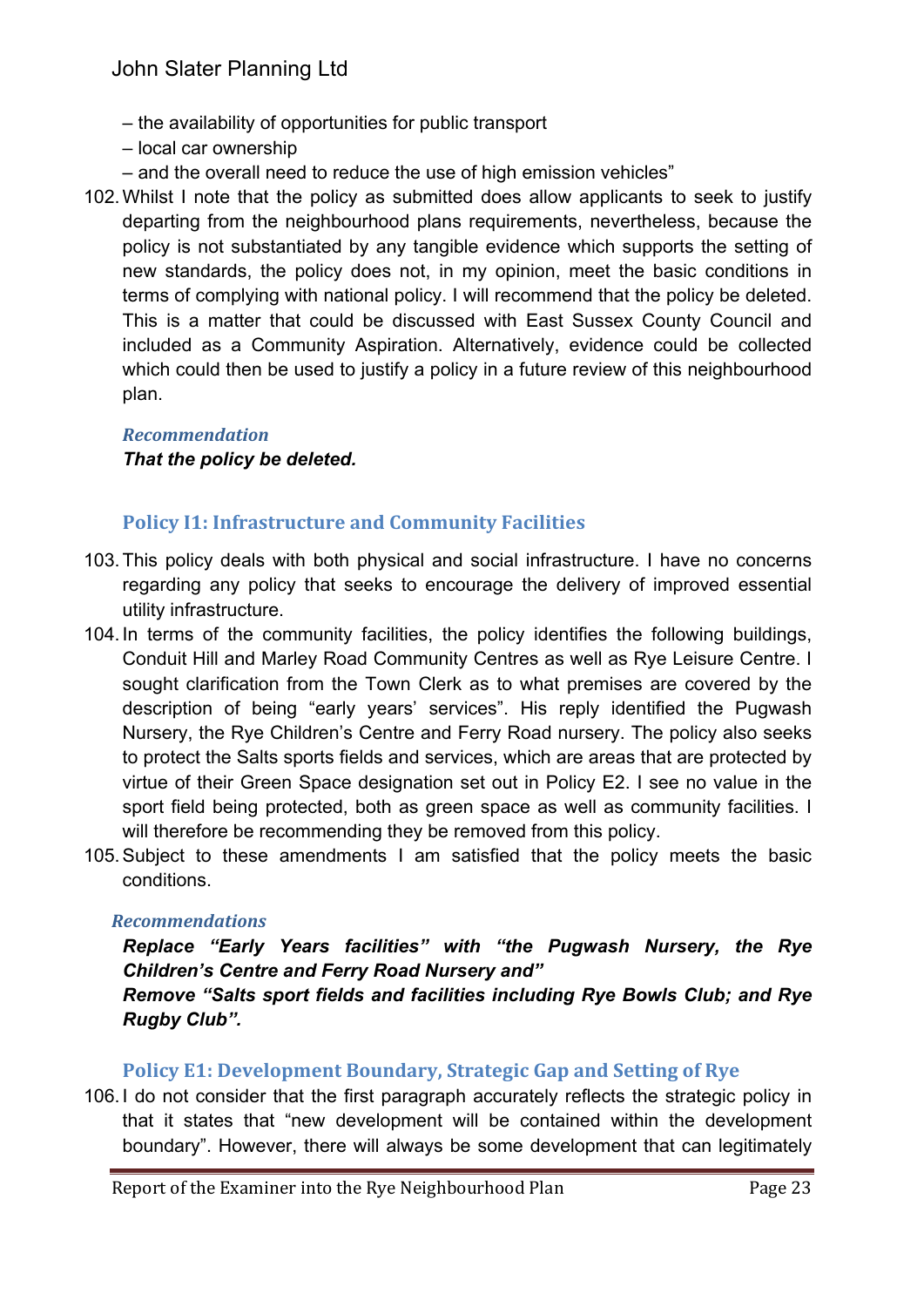take place outside the settlement boundary, which is acknowledged by the second paragraph of the policy. I note that the emerging Development and Site Allocations Local Plan is proposing, in its draft policy IM2 that "new development shall be focused within a defined settlement boundaries" rather than the proposed Rye neighbourhood plan policy which states that development "will be contained". I consider that the local plan is more accurate description of the spatial strategy.

- 107.The plan is proposing two areas which are shown in Figure 2, where the neighbourhood plan is proposing a change in the settlement boundary. The Town Council in its response to my Initial Comments document is supporting a third area where the boundary line is to be adjusted to incorporate the new Rye Primary School, which lies off Love Lane.
- 108. I am aware that the emerging Development and Site Allocation Local Plan is itself promoting a strategic gap between Rock Channel and Rye Harbour. It is quite in order for the neighbourhood plan to bring this designation forward, as it currently is only being proposed in a draft local plan. I will recommend that the strategic gap be defined on a map in the neighbourhood plan and should protect the same land as shown on the Proposed Submission Version of the emerging DaSA.

#### *Recommendations*

*Amend the development boundary of the Policies Map and the Development Boundary Map on Page 70 to include Rye Primary School as per the following plan and also to incorporate the enlarged site allocation H6.*

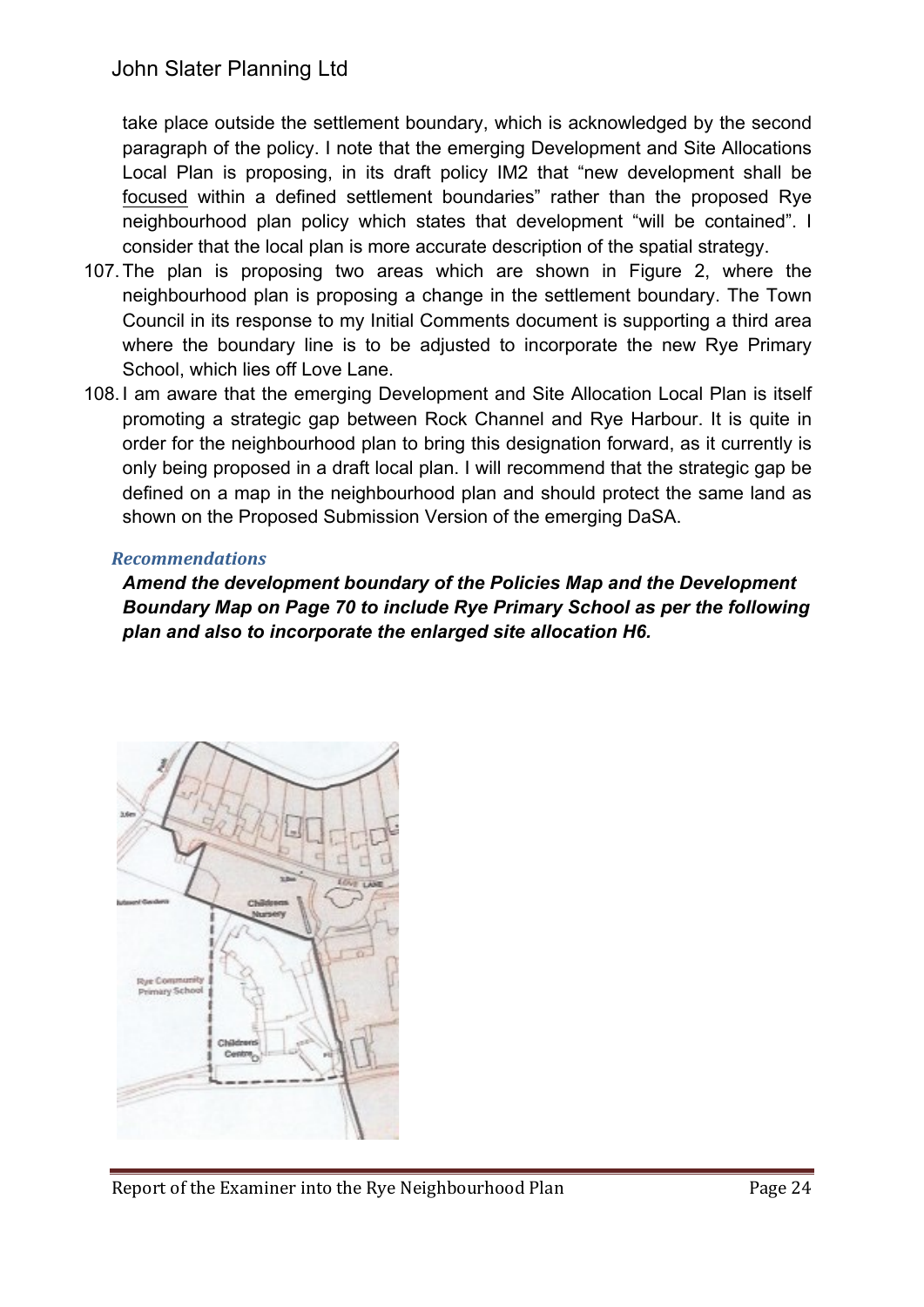*In the first paragraph of the policy replace "contained "with "focussed". At the end of the final paragraph, include "as shown on the Policies Map." Add to the Policies Map the Strategic Gap which is shown in the Development and Site Allocations Local Plan as Figure 8*

#### **Policy E2: Green Infrastructure**

- 109.This policy deals with the designation of local green space (LGS), as well as the protection of trees and proposes improvements around the connectivity between people and habitats.
- 110.The NPPF (2012) in paragraph 74, deals with the issue of the protection of open space and it confirms that open spaces, sports and recreational buildings and land should not be built on unless it meets three criteria.
- 111.The Framework, in paragraph 76, offers through neighbourhood plans, the ability for the community to identify for special protection any green areas of particular importance where "development is ruled out other than in very special circumstances". These are known as Local Green Space. It goes on to say that local green space status will not be appropriate for most green areas or open space. To qualify for that status. the area in question must be "demonstrably special to the local community and hold a particular local significance". It then gives various examples as to what could constitute "significance".
- 112. It is important that any neighbourhood plan policy should be based on evidence rather than mere assertion. I have seen no evidence submitted, either within the neighbourhood plan document itself or in the supporting evidence which describes in what way and for what reasons the local community considers these identified areas to be "demonstrably special". This is a shortcoming that has been identified by Gladman Developments in its representations. I am therefore unable to confirm, due to the absence of any evidence, that these areas qualify for the highest level of protection. In my experience, neighbourhood plans will provide specific evidence to substantiate LGS designation and the case why the land designated is demonstrably special. These green spaces shown in Figure 28 will continue to be protected by Policy CO3 of the Local Plan Core Strategy.
- 113.This is a matter that the Town Council may wish to address when it comes to reviewing this neighbourhood plan.
- 114.The second element of the policy covers trees and it appears to offer protection to any tree irrespective of the quality, its amenity value or health when assessing whether it should be retained or replaced. It goes beyond the District Council's requirements set out in the Local Validation Checklist. The policy is not specific in terms of imposing a requirement to "take into account the impact on the roots of trees to be retained". I consider that a requirement to facilitate measures intended to protect buildings from tree roots, is already covered by the Building Regulations and British Standard document BS 5837:2012 Trees in Relation to Design,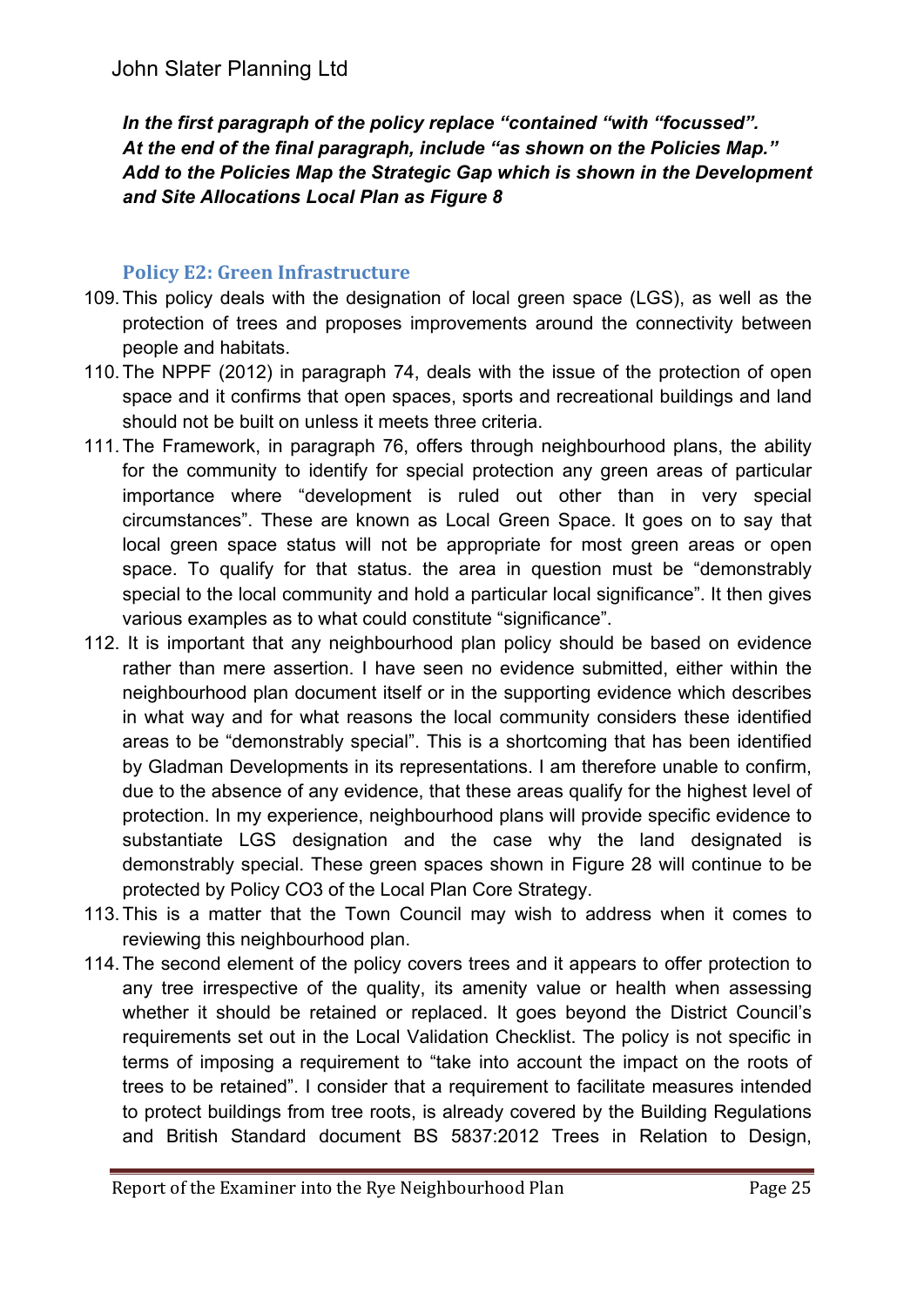Demolition and Construction. I suggest that the policy is unnecessary and the requirements are already covered by the District Councils requirements relating to the submission of planning applications, in respect of "protected or significant" trees.

- 115. In the final paragraph, I will recommend that "will" be substituted by "should".
- 116.The accompanying map the two allotments shown should be described as "Statutory Allotments". The plan also needs to be explicit in that it is clear that it covers the riverside corridor and the land adjacent to the railway line as recommended by the District Council.

#### *Recommendations*

*In a. delete "local" and insert at the end "by the provisions of Policy CO3 of the Rother District Local Plan (or equivalent policy)".*

*Delete b.*

*In c. replace "will" with "should"*

*In the key to Figure 28 refer to "Statutory Allotments". The map should be amended, if required, to include the riverside and land adjacent to the railway as recommended by Rother DC.*

## **Policy E3: Heritage and Urban Design**

- 117.The Town Council now acknowledges that the policy cannot cover works by Highway Authorities or Utility Providers as these are covered by their permitted development rights. I would welcome the authors making corresponding changes being made to supporting text to reflect those proposed by the Town Council, in response to my Initial Comments. In the same document, it acknowledges that this policy is only focussed on the area within the Rye Conservation Area. I propose to make that explicit by way of a proposed modification.
- 118.Beyond that, I consider that policy uses as illustrations some of the characteristics that contribute to the outstanding medieval character of the Town Centre.

#### *Recommendations*

*In the first sentence, delete "and major repairs by Highway Authorities and Utilities" and after "Rye "insert "Conservation Area".*

## **Policy E4: Renewable and Low Carbon Energy**

- 119.This policy is totally disproportionate. It requires the preparation and submission of an energy statement in respect of **all** development. The emerging Local Plan is proposing a similar requirement for schemes of over 100 dwellings or 10,000 m² of non-residential development through their Design and Access Statement.
- 120.The policy does not accord with Secretary of State advice, which is set out in the Written Ministerial Statement, dated 25 March 2015 to the House of Commons. That states that neighbourhood plans should not set "any additional local technical standards or requirements relating to the construction, internal layout or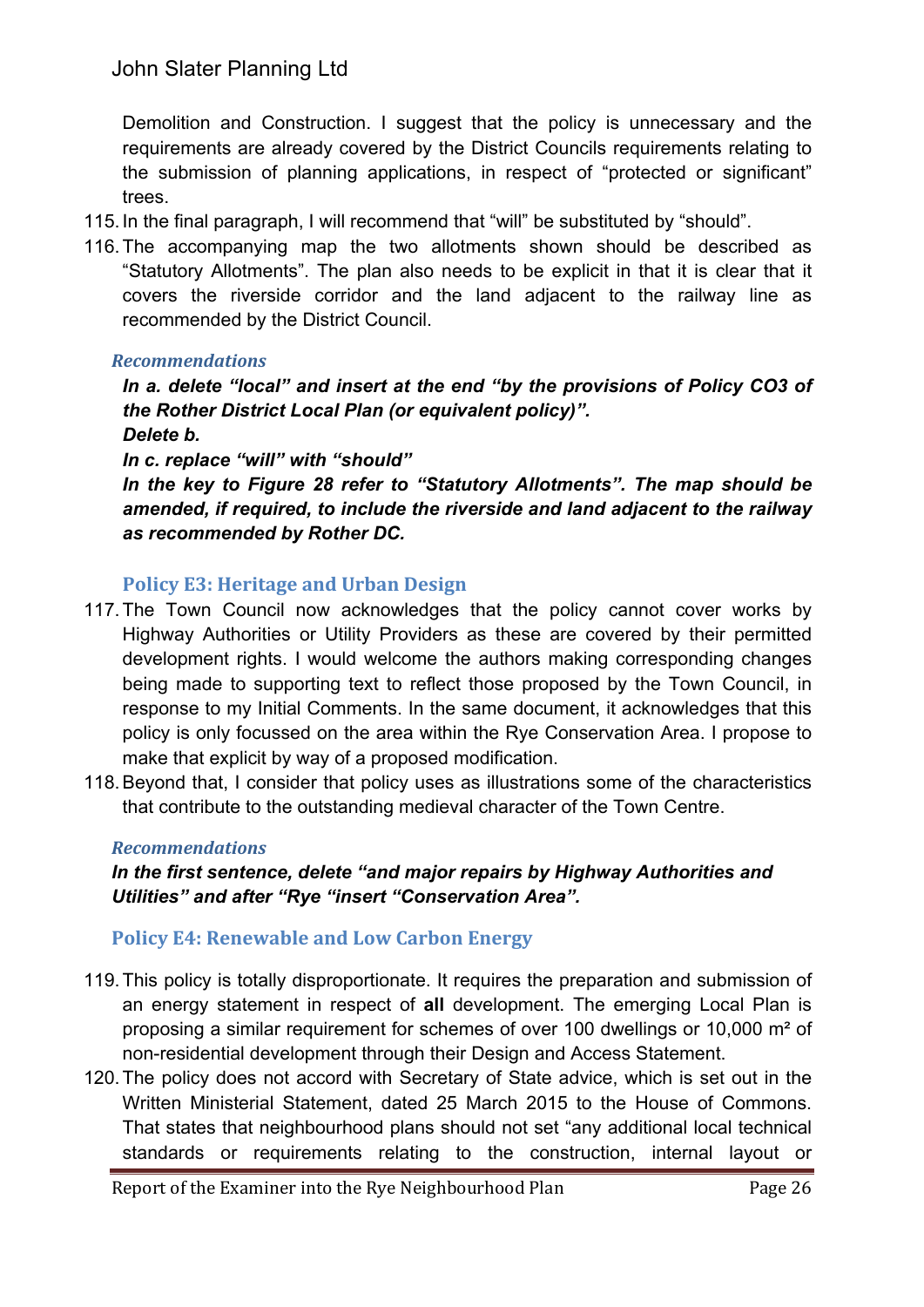performance of new dwellings". In terms of energy performance, this statement allows energy performance standards to be imposed by policies contained within a local plan (not a neighbourhood plan).

121. I therefore do not consider that the policy as submitted meets the basic conditions. However, if it were amended so as to support works that constitute development (some of the suggested measures, such as installation of smart meters, do not require planning permission), although to a certain extent some will be covered by permitted development rights. Such a policy could relate to solar panels, smallscale individual or community energy generation systems and ground source heat pumps.

#### *Recommendations*

#### *Replace the policy with:*

*"Proposals which include measures to use renewable and low carbon energy will be supported, including* 

- *The fitting of solar panel systems where this is appropriate to the character of the building and the area*
- *Small scale industrial and community energy generation systems including solar photovoltaic panels, biomass anaerobic digestion and communal combined heat and power (CHP) units, and ground and air source heat pumps "*

## **The Referendum Area**

122. If I am to recommend that the Plan progresses to its referendum stage, I am required to confirm whether the referendum should cover a larger area than the area covered by the Neighbourhood Plan. In this instance, I can confirm that the area of the Rye Neighbourhood Plan as designated by Rother District Council on 4<sup>th</sup> November 2013, is the appropriate area for the referendum to be held and the area for the referendum does not need to be extended.

## **Summary**

123. I must congratulate Rye Town Council on grasping the opportunities presented by neighbourhood planning to allow the community to shape its planning policies and to allocate land for new housing. This has been a difficult task in view of the lowlying nature of the town, outside the Citadel. I am satisfied that the plan has adopted a sequential approach to site allocation and the sites will bring sustainability elements particularly by redeveloping brownfield sites. It is however